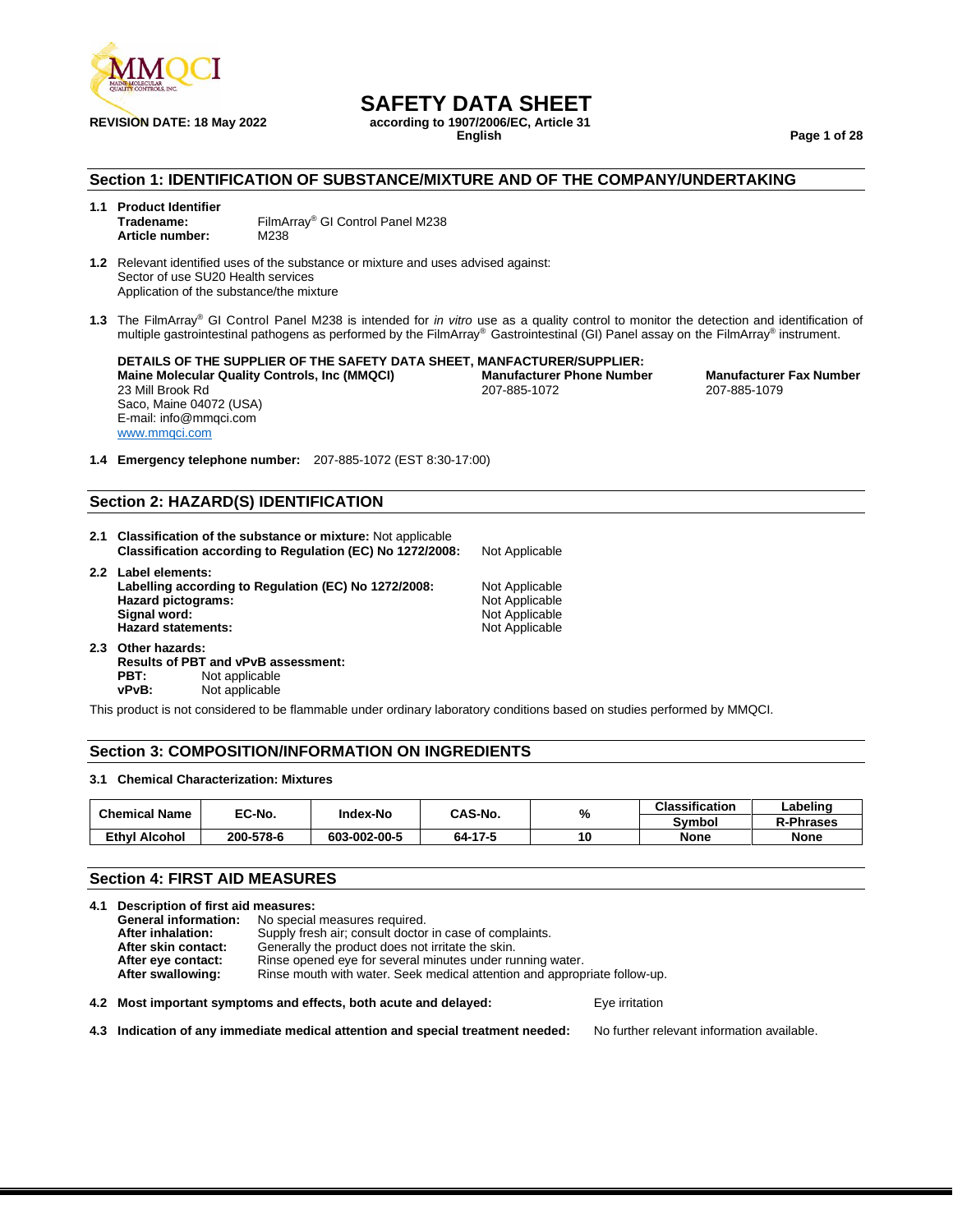

**REVISION DATE: 18 May 2022 according to 1907/2006/EC, Article 31**

**English Page 2 of 28**

#### **Section 5 : FIRE FIGHTING MEASURES**

| 5.1 | <b>Extinguishing media:</b><br>Suitable extinguishing media:<br>Unsuitable extinguishing media: | Dry powder, Dry sand<br>Do NOT use water jet.                          |
|-----|-------------------------------------------------------------------------------------------------|------------------------------------------------------------------------|
| 5.2 | Special hazards arising from the substance or mixture:                                          | Carbon oxides                                                          |
| 5.3 | Advice for firefighters:                                                                        | Wear self-contained breathing apparatus for firefighting if necessary. |
| 5.4 | <b>Further information:</b>                                                                     | Use water spray to cool unopened containers.                           |
|     |                                                                                                 |                                                                        |

Wear appropriate protective clothing.

#### **Section 6: ACCIDENTAL RELEASE MEASURES**

| 6.1 |  | <b>Personal Precautions:</b> |
|-----|--|------------------------------|
|-----|--|------------------------------|

- **6.2 Environmental Precautions:** Wipe up with appropriate absorbent material.
- **6.3 Methods and Material for Containment and Cleaning Up:** Normal disposal container
- **6.4 Reference to Other sections:** Section 13 Disposal

#### **Section 7: HANDLING AND STORAGE**

- **7.1 Precaution for Safe Handling:** Handle per package insert instructions.
- **7.2 Conditions for Safe Storage:** Store at -25°C to -15°C.
- **7.3 Specific End Use(s):** No further relevant information available

#### **Section 8: EXPOSURE CONTROLS / PERSONAL PROTECTION**

**8.1 Exposure Limit Values:** None

**8.2 Exposure Controls:** This product is not expected to require special ventilation controls. Facilities storing or using this product should be equipped with an eyewash station.

### **PERSONAL PROTECTIVE EQUIPMENT:**<br>**Respiratory Protection:** None required

**Respiratory Protection:** None required **Eye Protection: Safety glasses**<br> **Skin Protection:** Lab coat, gloves **Work / Hygiene Practices:** Standard labor **Skin Protection:** Lab coat, gloves **Work / Hygiene Practices:** Standard laboratory precautions<br> **Ventilation:** Normal **Normal Cther Protective Equipment:** None required

**Other Protective Equipment:** 

#### **Section 9 – PHYSICAL AND CHEMICAL PROPERTIES**

**9.2 Other information:** No data available

| 9.1 | Information on basic physical and chemical properties: |                                           |  |  |  |
|-----|--------------------------------------------------------|-------------------------------------------|--|--|--|
|     | Appearance:                                            | Aqueous solution No data available        |  |  |  |
|     | Odour:                                                 | Fruity                                    |  |  |  |
|     | <b>Odour Threshold:</b>                                | No data available                         |  |  |  |
|     | pH:                                                    | No data available                         |  |  |  |
|     | Melting point/freezing point:                          | No data available                         |  |  |  |
|     | Initial boiling point and boiling range:               | 86°C (186.8°F) (10% ethanol)              |  |  |  |
|     | Flash point:                                           | 44 °C (111 °F) - closed cup (10% ethanol) |  |  |  |
|     | <b>Evaporation rate:</b>                               | No data available                         |  |  |  |
|     | Flammability (solid, gas):                             | No data available                         |  |  |  |
|     | Upper/lower flammability or explosive limits:          | No data available                         |  |  |  |
|     | Vapour pressure:                                       | No data available                         |  |  |  |
|     | Vapour density:                                        | No data available                         |  |  |  |
|     | <b>Relative density:</b>                               | No data available                         |  |  |  |
|     | <b>Water solubility:</b>                               | No data available                         |  |  |  |
|     | Partition coefficient: n-octanol/water:                | No data available                         |  |  |  |
|     | Auto-ignition temperature:                             | No data available                         |  |  |  |
|     | <b>Decomposition temperature:</b>                      | No data available                         |  |  |  |
|     | <b>Viscosity:</b>                                      | No data available                         |  |  |  |
|     | <b>Explosive properties:</b>                           | No data available                         |  |  |  |
|     | <b>Oxidizing properties:</b>                           | No data available                         |  |  |  |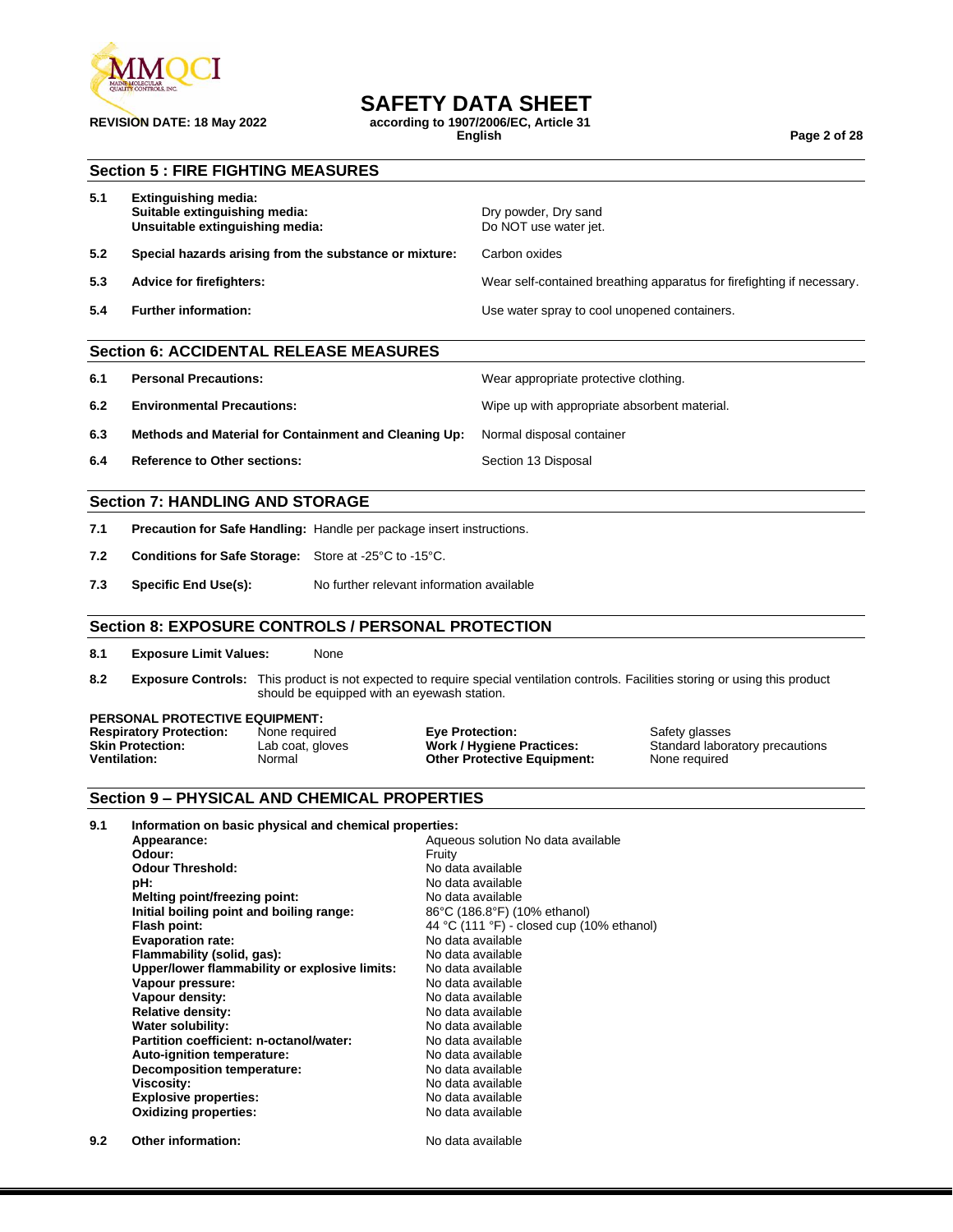

**REVISION DATE: 18 May 2022 according to 1907/2006/EC, Article 31**

**English Page 3 of 28**

#### **Section 10 – STABILITY AND REACTIVITY**

| 10.1              | <b>Reactivity:</b>                                        | No further relevant information available.                                                                                 |
|-------------------|-----------------------------------------------------------|----------------------------------------------------------------------------------------------------------------------------|
| 10.2 <sub>1</sub> |                                                           | Chemical stability Thermal decomposition / conditions to be avoided: No decomposition if used according to specifications. |
| 10.3              | Possibility of hazardous reactions:                       | No dangerous reactions known.                                                                                              |
| 10.4              | Conditions to avoid:                                      | No further relevant information available.                                                                                 |
| 10.5              | Incompatible materials:                                   | No further relevant information available.                                                                                 |
| 10.6              | Hazardous decomposition products:                         | No dangerous decomposition products known.                                                                                 |
|                   | <b>TOVICOLOGICAL INFORMATION</b><br>$C_{\text{right}}$ 44 |                                                                                                                            |

#### **Section 11 – TOXICOLOGICAL INFORMATION**

**11.1 Information on toxicological effects:** Based on available data, the classification criteria are not met.

### **11.2 Primary irritant effect:**

Based on available data, the classification criteria are not met. Serious eye damage/irritation: Based on available data, the classification criteria are not met. Respiratory or skin sensitization: Based on available data, the classification criteria are not met.

#### **11.3 CMR effects (carcinogenity, mutagenicity and toxicity for reproduction):**

| Germ cell mutagenicity: | Based on available data, the classification criteria are not met. |
|-------------------------|-------------------------------------------------------------------|
| Carcinogenicity:        | Based on available data, the classification criteria are not met. |
| Reproductive toxicity:  | Based on available data, the classification criteria are not met. |
| STOT-single exposure:   | Based on available data, the classification criteria are not met. |
| STOT-repeated exposure: | Based on available data, the classification criteria are not met. |
| Aspiration hazard:      | Based on available data, the classification criteria are not met. |

### **Section 12 – ECOLOGICAL INFORMATION**

| 12.1 | Toxicity:<br><b>Aquatic toxicity:</b>                                                             | Regarded as having low toxicity to aquatic organisms.                                                                                                      |
|------|---------------------------------------------------------------------------------------------------|------------------------------------------------------------------------------------------------------------------------------------------------------------|
| 12.2 | Persistence and degradability:                                                                    | Readily biodegradable.                                                                                                                                     |
| 12.3 | <b>Bioaccumulative potential:</b>                                                                 | Low bioaccumulation potential.                                                                                                                             |
| 12.4 | Mobility in soil:                                                                                 | Water soluble, will partition to aqueous phase. Lost within short period through<br>evaporation and dissolution. Poorly absorbed into soils and sediments. |
| 12.5 | <b>Results of PBT and vPvB assessment:</b><br>PBT:<br>Not applicable.<br>Not applicable.<br>vPvB: |                                                                                                                                                            |
| 12.6 | Other adverse effects:                                                                            | No further relevant information available.                                                                                                                 |

#### **Section 13: DISPOSAL CONSIDERATIONS**

| 13.1 | <b>Waste Treatment Methods:</b>                                                | Dispose of unused product, spilled substance and waste in normal disposal container.                   |
|------|--------------------------------------------------------------------------------|--------------------------------------------------------------------------------------------------------|
| 13.2 | Uncleaned packaging:<br><b>Recommendation:</b><br>Recommended cleansing agent: | Disposal must be made according to official regulations.<br>Water, if necessary with cleansing agents. |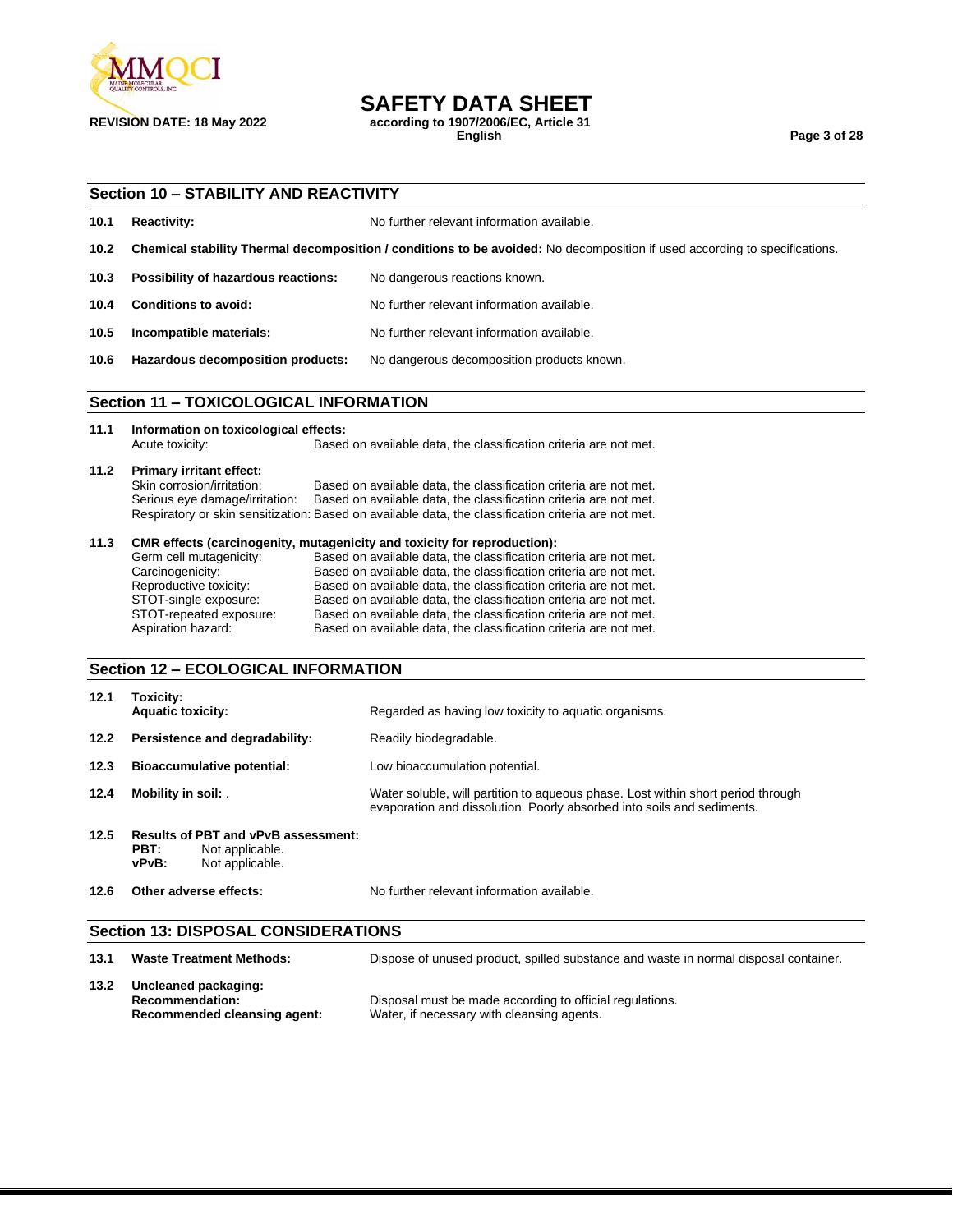

**REVISION DATE: 18 May 2022 according to 1907/2006/EC, Article 31**

**English Page 4 of 28**

#### **Section 14: TRANSPORT INFORMATION**

| 14.1 | <b>UN-Number:</b>             | ADR, ADN, IMDG, IATA:       | Not Regulated  |
|------|-------------------------------|-----------------------------|----------------|
| 14.2 | UN proper shipping name:      | ADR, ADN, IMDG, IATA:       | Not Regulated  |
| 14.3 | Transport hazard class(es):   | ADR, ADN, IMDG, IATA Class: | Not Regulated  |
| 14.4 | Packing group:                | ADR, IMDG, IATA:            | Not Regulated  |
| 14.5 | <b>Environmental hazards:</b> | <b>Marine pollutant:</b>    | No             |
| 14.6 | Special precautions for user: |                             | Not applicable |

**14.7 Transport in bulk according to Annex II of Marpol and the IBC Code:** Not applicable

#### **Section 15: REGULATORY INFORMATION**

**15.1 Safety, health and environmental regulations/legislation specific for the substance or mixture: Directive 2012/18/EU: Named dangerous substances - ANNEX I:** None of the ingredients are listed. **National regulations: Water hazard class:** Water hazard class 1 (Self-assessment): slightly hazardous for water. **15.2 Chemical safety assessment:** A Chemical Safety Assessment has not been carried out.

| <b>Chemical</b> | EC-No.    | <b>Index-No</b> | CAS-No. | %  | <b>Classification</b> | Labeling         |
|-----------------|-----------|-----------------|---------|----|-----------------------|------------------|
| Name            |           |                 |         |    | Svmbol                | <b>R-Phrases</b> |
| Ethyl           | 200-578-6 | 603-002-00-5    | 64-17-5 | 10 | None                  | <b>None</b>      |
| <b>Alcohol</b>  |           |                 |         |    |                       |                  |

**California Proposition 65:** This product does not contain any substances listed on California's listing of known or potential

carcinogens. **Chemical Safety Assessment:** Observe general laboratory safety regulations when handling chemicals.

#### **Section 16: OTHER INFORMATION**

SDS Prepared by: MMQCI<br>Preparation Date: May 2022 Preparation Date:

Disclaimer: The information contained in this SDS is provided only for use as a guide. The SDS was carefully prepared based on references and tests believed to be reliable; however, MMQCI makes no guarantee of the accuracy and completeness of the data. Any use of the data must be in accordance with applicable federal, state and local regulations.

#### *Abbreviations and acronyms:*

*ADR: Accord européen sur le transport des marchandises dangereuses par Route (European Agreement concerning the International Carriage of Dangerous Goods by Road)*

- *IMDG: International Maritime Code for Dangerous Goods*
- *IATA: International Air Transport Association*
- *GHS: Globally Harmonised System of Classification and Labelling of Chemicals*
- *EINECS: European Inventory of Existing Commercial Chemical Substances*
- *ELINCS: European List of Notified Chemical Substances*
- *CAS: Chemical Abstracts Service (division of the American Chemical Society)*
- *PBT: Persistent, Bioaccumulative and Toxic*
- *vPvB: very Persistent and very Bioaccumulative*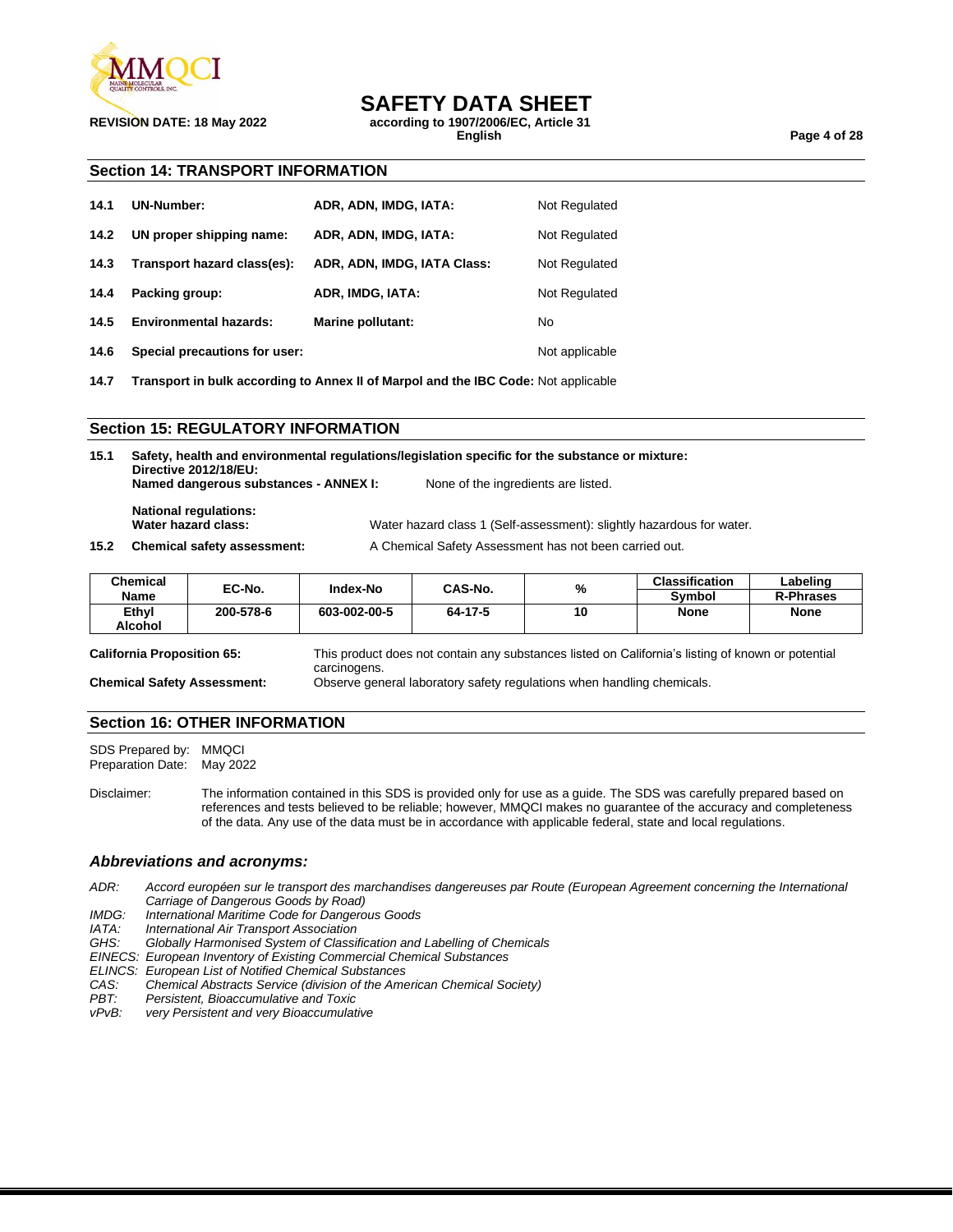

# **FICHE DE DONNÉES DE SÉCURITÉ**<br>DATE DE RÉVISION : 18 Mai 2022 conformément à 1907/2006/CE. article 31

**DATE DE RÉVISION : 18 Mai 2022 conformément à 1907/2006/CE, article 31 Français Page 5 sur 28**

#### **Rubrique 1 : IDENTIFICATION DE LA SUBSTANCE/DU MELANGE ET DE LA SOCIETE/ENTREPRISE**

**1.1 Identifiant du produit Nom de marque :** FilmArray® GI Control Panel M238 **Numéro d'article :** M238

**1.2** Utilisations pertinentes de la substance ou du mélange et utilisations déconseillées : Domaine d'utilisation SU20 Services de santé Application de la substance/du mélange

**1.3** Le FilmArray® GI Control Panel M238 est destiné à être utilisé *in vitro* comme contrôle de qualité pour surveiller la détection et l'identification de plusieurs pathogènes gastro-intestinaux réalisées par le test FilmArray® Gastrointestinal (GI) Panel sur l'instrument FilmArray® .

**LES COORDONNÉES DU FOURNISSEUR DE LA FICHE DE DONNÉES DE SÉCURITÉ, FABRICANT/FOURNISSEUR : Maine Molecular Quality Controls, Inc (MMQCI) Numéro de téléphone du fabricant Numéro de fax du fabricant** 23 Mill Brook Rd Saco, Maine 04072 (États-Unis) E-mail : info@mmqci.com [www.mmqci.com](http://www.mmqci.com/) 207-885-1079

**1.4 Numéro de téléphone d'urgence :** 207-885-1072 (EST 8:30-17:00)

#### **Rubrique 2 : IDENTIFICATION DU (DES) DANGER(S)**

- **2.1 Classification de la substance ou du mélange :** Sans objet **Classification selon le règlement (CE) n° 1272/2008 :** Sans objet
- **2.2 Éléments d'étiquetage : Étiquetage selon le règlement (CE) n° 1272/2008 : Sans objet<br><b>Pictogrammes de danger :** Sans objet **Pictogrammes de danger :**<br> **Mot de signalisation :** Sans objet<br>
Sans objet **Mot de signalisation : Mentions de danger :** Sans objet
- **2.3 Autres dangers : Résultats de l'évaluation PBT et vPvB : PBT** : Sans objet<br>vPvB : Sans objet Sans objet

Ce produit n'est pas considéré comme inflammable dans des conditions habituelles de laboratoire, selon les études réalisées par le MMQCI.

#### **Rubrique 3 : COMPOSITION/INFORMATIONS SUR LES INGRÉDIENTS**

#### **3.1 Caractérisation chimique : Mélanges**

| Nom chimique     | <b>Numéro CE</b> | Index-No     | $N^{\circ}$ CAS | %  | <b>Classification</b> | Etiguetage                  |
|------------------|------------------|--------------|-----------------|----|-----------------------|-----------------------------|
|                  |                  |              |                 |    | Symbole               | Phrases <b><sub>N</sub></b> |
| Alcool éthylique | 200-578-6        | 603-002-00-5 | 64-17-5         | 10 | Aucun                 | Aucun                       |

#### **Rubrique 4 : PREMIERS SECOURS**

| 4.1 Description des mesures de premiers secours : |                                                                                         |  |
|---------------------------------------------------|-----------------------------------------------------------------------------------------|--|
| Informations générales :                          | Aucune mesure particulière n'est requise.                                               |  |
| En cas d'inhalation :                             | Veillez à ce qu'il y ait de l'air frais ; consultez un médecin en cas de besoin.        |  |
| En cas de contact avec la peau :                  | En général, le produit n'irrite pas la peau.                                            |  |
| En cas de contact avec les yeux :                 | Rincez l'œil ouvert pendant plusieurs minutes sous l'eau courante.                      |  |
| En cas d'ingestion :                              | Rincez la bouche avec de l'eau. Demandez une assistance médicale et un suivi approprié. |  |

**4.2 Principaux symptômes et effets, aigus et différés :** Irritation des yeux

4.3 Indication des éventuels soins médicaux immédiats et traitements particuliersAucune autre information pertinente n'est disponible. **nécessaires :**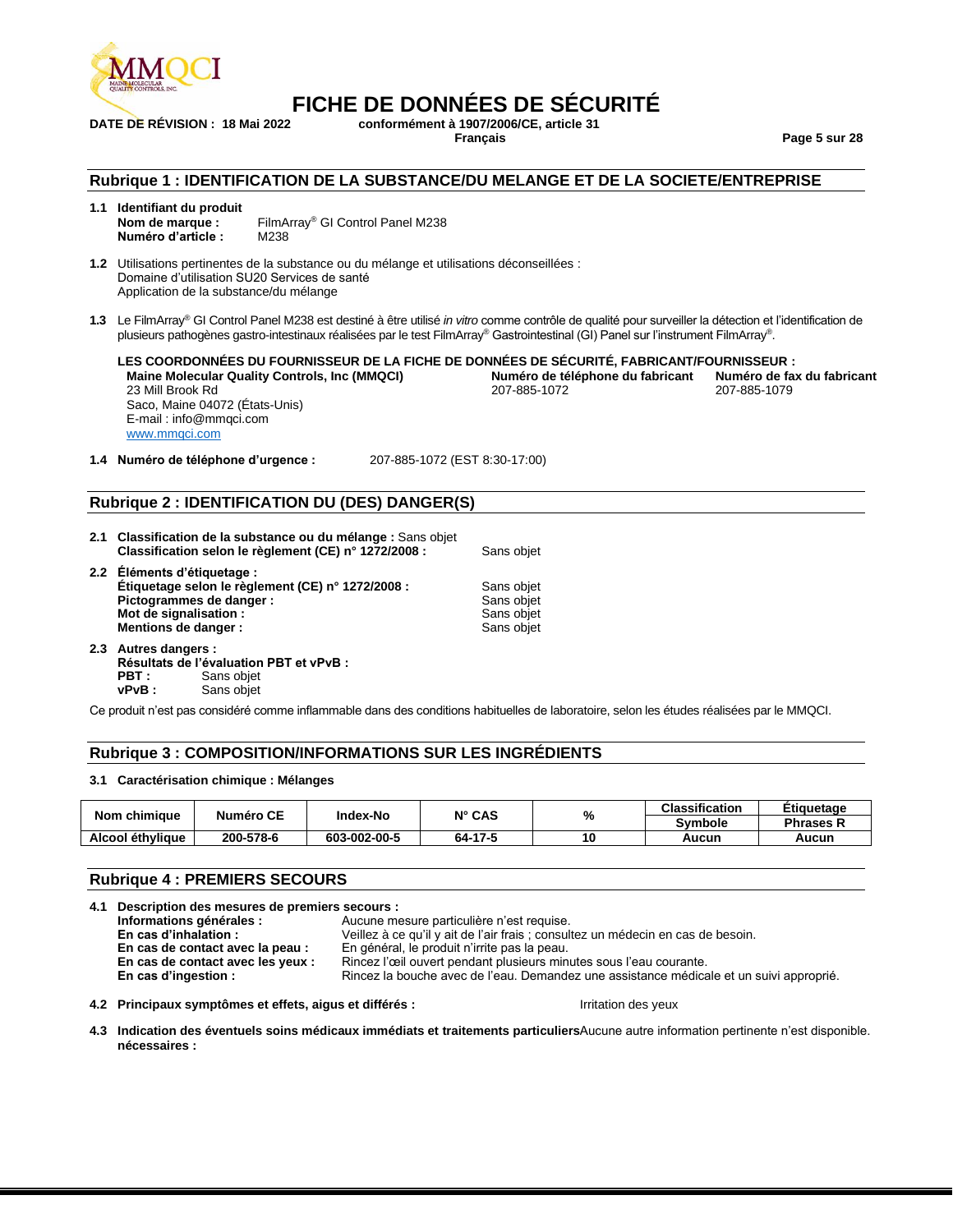

# **FICHE DE DONNÉES DE SÉCURITÉ**<br>DATE DE RÉVISION : 18 Mai 2022 conformément à 1907/2006/CE, article 31

**DATE DE RÉVISION : 18 Mai 2022 conformément à 1907/2006/CE, article 31**

**Français Page 6 sur 28**

#### **Rubrique 5 : MESURES DE LUTTE CONTRE L'INCENDIE**

| 5.1 | <b>Movens d'extinction :</b><br>Moyens d'extinction appropriés :<br>Moyen d'extinction inapproprié : | Poudre sèche, sable sec<br>N'utilisez PAS de jet d'eau.                                  |
|-----|------------------------------------------------------------------------------------------------------|------------------------------------------------------------------------------------------|
| 5.2 | Dangers particuliers résultant de la substance ou du mélange : Oxydes de carbone                     |                                                                                          |
| 5.3 | Conseils pour les pompiers :                                                                         | Portez un appareil respiratoire autonome pour lutter contre<br>l'incendie si nécessaire. |
| 5.4 | Pour plus d'informations :                                                                           | Utilisez de l'eau pulvérisée pour refroidir les récipients<br>non ouverts.               |

#### **Section 6 : MESURES À PRENDRE EN CAS DE DISPERSION ACCIDENTELLE**

| 6.1 | Précautions personnelles :                            | Portez des vêtements de protection appropriés. |
|-----|-------------------------------------------------------|------------------------------------------------|
| 6.2 | Précautions environnementales :                       | Essuyez avec un matériau absorbant approprié.  |
| 6.3 | Méthodes et matériel de confinement et de nettoyage : | Récipient d'élimination standard               |
| 6.4 | Référence à d'autres rubriques :                      | Rubrique 13 Elimination                        |

#### **Rubrique 7 : MANIPULATION ET STOCKAGE**

| 7.1 | Précautions à prendre pour une manipulation sans danger : | Manipulez selon les instructions de la notice d'emballage. |
|-----|-----------------------------------------------------------|------------------------------------------------------------|
| 7.2 | Conditions d'un stockage sûr :                            | A conserver entre -25 °C et -15 °C.                        |
| 7.3 | Utilisation(s) finale(s) particulière(s) :                | Aucune autre information pertinente n'est disponible       |

#### **Rubrique 8 : CONTRÔLE DE L'EXPOSITION / PROTECTION INDIVIDUELLE**

**8.1 Valeurs limites d'exposition :** Aucun

**8.2 Contrôle de l'exposition :** Ce produit ne devrait pas nécessiter de contrôles de ventilation particuliers. Les installations stockant ou utilisant ce produit doivent être équipées d'un rince œil.

#### **ÉQUIPEMENT DE PROTECTION INDIVIDUELLE :**

| <b>Protection des voies respiratoires :</b> Non requis |        | <b>Protection des yeux:</b>                                       | Lunettes de sécurité                |
|--------------------------------------------------------|--------|-------------------------------------------------------------------|-------------------------------------|
| Protection de la peau :                                |        | Blouse de laboratoire, gants <b>Travail/Pratiques d'hygiène</b> : | Précautions standard de laboratoire |
| <b>Ventilation</b> :                                   | Normal | Autre équipement de protection : Non requis                       |                                     |

#### **Rubrique 9 : PROPRIÉTÉS PHYSIQUES ET CHIMIQUES**

| 9.1 | Informations sur les propriétés physiques et chimiques essentielles :                     |                                                   |
|-----|-------------------------------------------------------------------------------------------|---------------------------------------------------|
|     | Apparence:                                                                                | Solution aqueuse. Aucune donnée disponible        |
|     | Odeur:                                                                                    | Fruité                                            |
|     | Seuil olfactif:                                                                           | Aucune donnée disponible                          |
|     | pH :                                                                                      | Aucune donnée disponible                          |
|     | Point de fusion/point de congélation :                                                    | Aucune donnée disponible                          |
|     | Point initial d'ébullition et intervalle d'ébullition : 86 °C (186,8 °F) (10 % d'éthanol) |                                                   |
|     | Point d'éclair :                                                                          | 44 °C (111 °F) — en coupe fermée (10 % d'éthanol) |
|     | Taux d'évaporation :                                                                      | Aucune donnée disponible                          |
|     | Inflammabilité (solide, gaz) :                                                            | Aucune donnée disponible                          |
|     | Limites supérieures/inférieures                                                           |                                                   |
|     | d'inflammabilité ou d'explosivité :                                                       | Aucune donnée disponible                          |
|     | Pression de vapeur :                                                                      | Aucune donnée disponible                          |
|     | Densité de vapeur :                                                                       | Aucune donnée disponible                          |
|     | Densité relative :                                                                        | Aucune donnée disponible                          |
|     | Solubilité dans l'eau :                                                                   | Aucune donnée disponible                          |
|     | Coefficient de partage : n-octanol/eau :                                                  | Aucune donnée disponible                          |
|     | Température d'auto-inflammation :                                                         | Aucune donnée disponible                          |
|     | Température de décomposition :                                                            | Aucune donnée disponible                          |
|     | <b>Viscosité :</b>                                                                        | Aucune donnée disponible                          |
|     | Propriétés explosives :                                                                   | Aucune donnée disponible                          |
|     | Propriétés oxydantes :                                                                    | Aucune donnée disponible                          |
|     |                                                                                           |                                                   |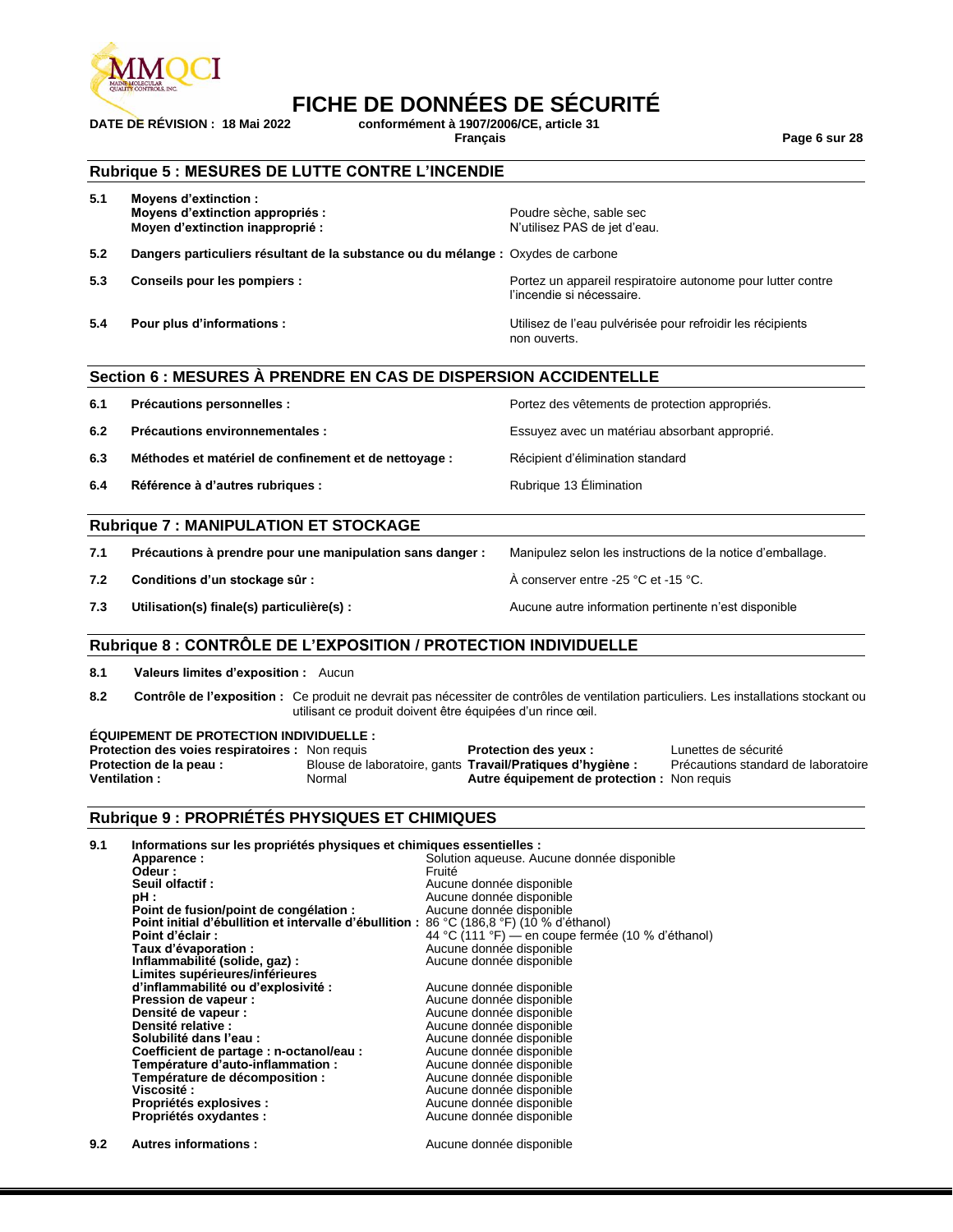

# **FICHE DE DONNÉES DE SÉCURITÉ**<br>DATE DE RÉVISION : 18 Mai 2022 conformément à 1907/2006/CE. article 31

**DATE DE RÉVISION : 18 Mai 2022 conformément à 1907/2006/CE, article 31**

**Français Page 7 sur 28**

#### **Rubrique 10 : STABILITÉ ET RÉACTIVITÉ**

| 10.1              | Réactivité:                                                               | Aucune autre information pertinente n'est disponible.                                 |
|-------------------|---------------------------------------------------------------------------|---------------------------------------------------------------------------------------|
| 10.2 <sub>1</sub> | Stabilité chimique, décomposition<br>thermique / conditions à éviter :    | Pas de décomposition si l'utilisation est conforme aux spécifications.                |
| 10.3              | Possibilité de réactions dangereuses : Aucune réaction dangereuse connue. |                                                                                       |
| 10.4              | Conditions à éviter :                                                     | Aucune autre information pertinente n'est disponible.                                 |
| 10.5              | Matériaux incompatibles :                                                 | Aucune autre information pertinente n'est disponible.                                 |
| 10.6              |                                                                           | Produits de décomposition dangereux : Aucun produit de décomposition dangereux connu. |

#### **Rubrique 11 : INFORMATIONS TOXICOLOGIQUES**

| 11.1 | Informations sur les effets toxicologiques :              |                                                                                          |
|------|-----------------------------------------------------------|------------------------------------------------------------------------------------------|
|      | Toxicité aiquë :                                          | Sur la base des données disponibles, les critères de classification ne sont pas remplis. |
| 11.2 | Effet primaire d'irritation :                             |                                                                                          |
|      | Corrosion/irritation cutanée :<br>Lésions oculaires       | Sur la base des données disponibles, les critères de classification ne sont pas remplis. |
|      | graves/irritation oculaire :<br>Sensibilisation des voies | Sur la base des données disponibles, les critères de classification ne sont pas remplis. |
|      | respiratoires ou de la peau :                             | Sur la base des données disponibles, les critères de classification ne sont pas remplis. |
|      |                                                           |                                                                                          |

**11.3 Effets CMR (cancérogénicité, mutagénicité et toxicité pour la reproduction) :** Mutagénicité sur les cellules<br>germinales : Sur la base des données disponibles, les critères de classification ne sont pas remplis. Cancérogénicité : Sur la base des données disponibles, les critères de classification ne sont pas remplis.<br>Toxicité pour la reproduction : Sur la base des données disponibles, les critères de classification ne sont pas rem Sur la base des données disponibles, les critères de classification ne sont pas remplis. Simple exposition STOT : Sur la base des données disponibles, les critères de classification ne sont pas remplis. Exposition répétée STOT : Sur la base des données disponibles, les critères de classification ne sont pas remplis.<br>Danger par aspiration : Sur la base des données disponibles, les critères de classification ne sont pas rem Sur la base des données disponibles, les critères de classification ne sont pas remplis.

#### **Rubrique 12 : INFORMATIONS ÉCOLOGIQUES**

| 12.1 | Toxicité :<br>Toxicité aquatique :                                                      | Considéré comme ayant une faible toxicité pour les organismes aquatiques.                                                                             |
|------|-----------------------------------------------------------------------------------------|-------------------------------------------------------------------------------------------------------------------------------------------------------|
| 12.2 | Persistance et dégradabilité :                                                          | Facilement biodégradable.                                                                                                                             |
| 12.3 | Potentiel de bioaccumulation:                                                           | Faible potentiel de bioaccumulation.                                                                                                                  |
| 12.4 | Mobilité dans le sol :                                                                  | Soluble dans l'eau, passe en phase aqueuse. Disparaît rapidement par évaporation<br>et dissolution. Faiblement absorbé par les sols et les sédiments. |
| 12.5 | Résultats de l'évaluation PBT et vPvB :<br>PBT :<br>Sans objet.<br>vPvB:<br>Sans objet. |                                                                                                                                                       |
| 12.6 | Autres effets indésirables :                                                            | Aucune autre information pertinente n'est disponible.                                                                                                 |

#### **Rubrique 13 : CONSIDÉRATIONS RELATIVES À L'ÉLIMINATION**

| 13.1 | Méthodes de traitement des déchets :                                                   | Éliminer le produit non utilisé, la substance déversée et les déchets dans un récipient<br>d'élimination standard.          |
|------|----------------------------------------------------------------------------------------|-----------------------------------------------------------------------------------------------------------------------------|
| 13.2 | <b>Emballages souillés :</b><br><b>Recommandation:</b><br>Agent nettoyant recommandé : | L'élimination doit se faire conformément aux réglementations officielles.<br>Eau, si nécessaire avec des agents nettoyants. |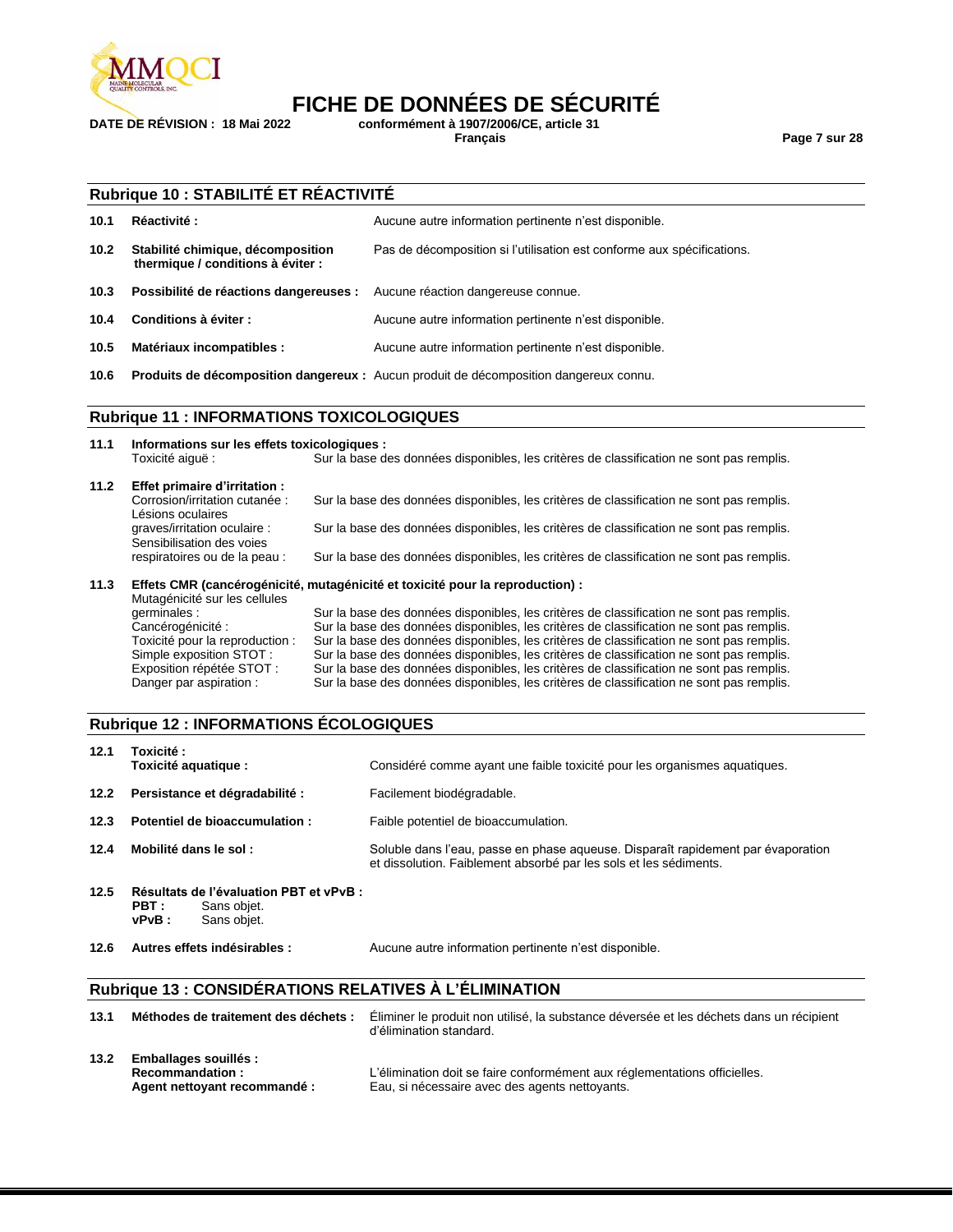

### **FICHE DE DONNÉES DE SÉCURITÉ**

**DATE DE RÉVISION : 18 Mai 2022 conformément à 1907/2006/CE, article 31**

**Français Page 8 sur 28**

#### **Rubrique 14 : INFORMATION RELATIVES AU TRANSPORT**

| 14.1 | Numéro ONU :                                                                  | ADR, ADN, IMDG, IATA:        | Non réglementé |
|------|-------------------------------------------------------------------------------|------------------------------|----------------|
| 14.2 | Nom d'expédition propre à<br><b>PONU:</b>                                     | ADR, ADN, IMDG, IATA:        | Non réglementé |
| 14.3 | Classe(s) de danger pour<br>le transport :                                    | Classe ADR, ADN, IMDG, IATA: | Non réglementé |
| 14.4 | Groupe d'emballage :                                                          | ADR, IMDG, IATA:             | Non réglementé |
| 14.5 | Dangers pour<br>l'environnement :                                             | <b>Polluant marin:</b>       | <b>Non</b>     |
| 14.6 | Précautions particulières pour<br>l'utilisateur :                             |                              | Sans objet     |
| 14.7 | Transport en vrac<br>conformément à l'annexe II de<br>Marpol et au code IBC : |                              | Sans objet     |

#### **Rubrique 15 : INFORMATIONS RÉGLEMENTAIRES**

**15.1 Réglementation/législation en matière de sécurité, de santé et d'environnement spécifique à la substance ou au mélange : Directive 2012/18/EU :**

**Substances dangereuses désignées - ANNEXE I :** Aucun des ingrédients n'est répertorié.

**Réglementations nationales :**

Classe 1 de danger pour l'eau (auto-évaluation) : légèrement dangereux pour l'eau.

**15.2 Évaluation de la sécurité chimique :** Une évaluation de la sécurité chimique n'a pas été effectuée.

| <b>Nom</b> | Numéro CE | Index-No     | $N^{\circ}$ CAS | %  | <b>Classification</b> | Etiauetaae       |
|------------|-----------|--------------|-----------------|----|-----------------------|------------------|
| chimiaue   |           |              |                 |    | <b>Symbole</b>        | <b>Phrases R</b> |
| Alcool     | 200-578-6 | 603-002-00-5 | 64-17-5         | 10 | Aucun                 | Aucun            |
| éthylique  |           |              |                 |    |                       |                  |

**Proposition 65 de la Californie :** Ce produit ne contient aucune substance figurant sur la liste californienne des substances cancérogènes connues ou potentielles.

**Évaluation de la sécurité chimique :** Respectez les règles générales de sécurité en laboratoire lors de la manipulation de produits chimiques.

#### **Rubrique 16 : AUTRES INFORMATIONS**

FDS préparée par : MMQCI<br>Date de préparation : Mai 2022 Date de préparation :

Avis de non-responsabilité : les informations contenues dans cette FDS sont fournies uniquement à titre indicatif. La FDS a été soigneusement préparée sur la base de références et de tests jugés fiables ; toutefois, le MMQCI ne garantit pas l'exactitude et l'exhaustivité des données. Toute utilisation des données doit être conforme aux réglementations fédérales, nationales et locales en vigueur.

#### *Abréviations et acronymes :*

*ADR : European Agreement concerning the International Carriage of Dangerous Goods by Road (Accord européen sur le transport des marchandises dangereuses par route)*

*IMDG : International Maritime Code for Dangerous Goods (Code maritime international des marchandises dangereuses)*

*IATA : International Air Transport Association (Association internationale du transport aérien)* Globally Harmonised System of Classification and Labelling of Chemicals (Système général harmonisé de classification et *d'étiquetage des produits chimiques)*

*EINECS : European Inventory of Existing Commercial Chemical Substances (Inventaire européen des substances chimiques commerciales existantes)*

| ELINCS: | European List of Notified Chemical Substances (Liste européenne des substances chimiques notifiées) |  |  |  |  |
|---------|-----------------------------------------------------------------------------------------------------|--|--|--|--|
|---------|-----------------------------------------------------------------------------------------------------|--|--|--|--|

- *CAS : Chemical Abstracts Service (Service des résumés chimiques)*
- *PBT : Persistent, Bioaccumulative and Toxic (Persistant, bioaccumulable et toxique)*

very Persistent and very Bioaccumulative (très persistant et très bioaccumulable)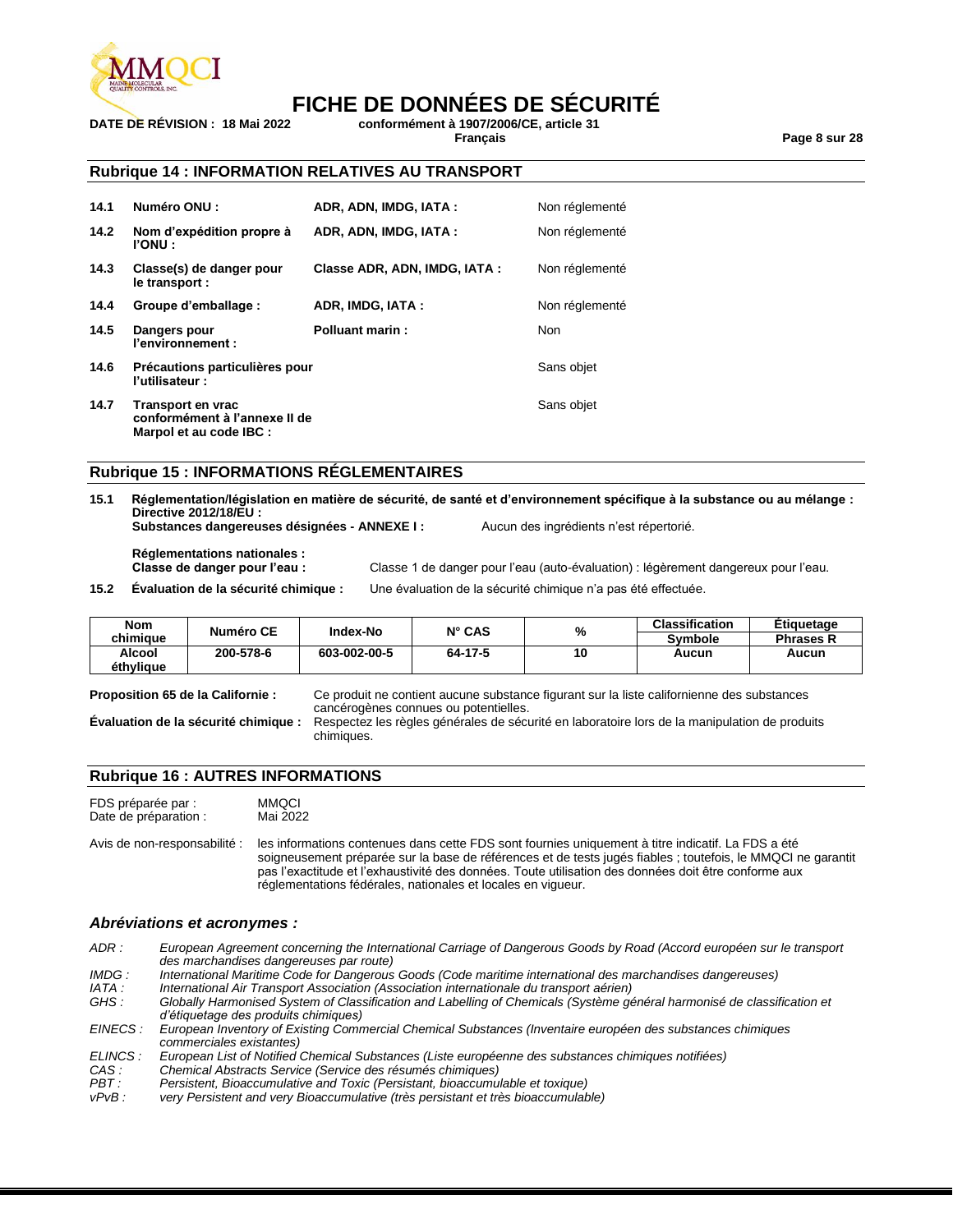

### **SICHERHEITSDATENBLATT**<br><sub>Gemäß</sub> 1907/2006/EG. Artikel 31

**Deutsch Seite 9 von 28**

#### **Abschnitt 1: BEZEICHNUNG DES STOFFS BZW. DES GEMISCHS UND DES UNTERNEHMENS**

### **1.1 Produktidentifikator**

- **Handelsname:** FilmArray® GI Control Panel M238 **Artikelnummer:** M238
- **1.2** Relevante ermittelte Verwendungszwecke des Stoffs oder Gemischs und Verwendungszwecke, von denen abgeraten wird Verwendungssektor US-Gesundheitsbehörde SU20 Verwendung des Stoffs bzw. des Gemischs
- **1.3** Das FilmArray® GI Control Panel M238 ist für die *In-vitro*-Verwendung als Qualitätskontrolle zur Überwachung des Nachweises und der Identifizierung mehrerer gastrointestinaler Erreger bestimmt, die mit dem FilmArray® Gastrointestinal (GI) Panel-Assay auf dem FilmArray® Gerät durchgeführt werden.

**EINZELHEITEN ZUM HERSTELLER/LIEFERANTEN, DER DAS SICHERHEITSDATENBLATT BEREITSTELLT: Maine Molecular Quality Controls, Inc (MMQCI) Telefonnummer des Herstellers Hersteller-Fax**<br>207-885-1079 207-885-1079 207-885-1079 23 Mill Brook Rd Saco, Maine 04072 (USA) E-Mail: info@mmqci.com [www.mmqci.com](http://www.mmqci.com/) 207-885-1072

**1.4 Notfallrufnummer:** 207-885-1072 (EST 8:30–17:00 Uhr)

#### **Abschnitt 2: MÖGLICHE GEFAHR(EN)**

- **2.1 Einstufung des Stoffs oder Gemischs:** Nicht anwendbar **Einstufung gemäß der Verordnung (EG) Nr. 1272/2008:** Nicht anwendbar **2.2 Kennzeichnungselemente: Kennzeichnung gemäß der Verordnung (EG) Nr. 1272/2008:** Nicht anwendbar
- **Gefahrenpiktogramme:** Nicht anwendbar **Signalwort:** Nicht anwendbar and the Signalwort: Nicht anwendbar and the Signalwort and the Signalworth and the Si<br> **Gefahrenhinweise:** Nicht anwendbar and the Signalworth and the Signalworth and the Signalworth and the S Gefahrenhinweise:
- **2.3 Sonstige Gefahren: Ergebnisse der PBT- und vPvB-Beurteilung: PBT:** Nicht anwendbar **vPvB:** Nicht anwendbar

Dieses Produkt gilt basierend auf von MMQCI durchgeführten Studien unter normalen Laborbedingungen als nicht entflammbar.

#### **Abschnitt 3: ZUSAMMENSETZUNG/ANGABEN ZU BESTANDTEILEN**

#### **3.1 Chemische Identität: Gemische**

| Chemische           | EG-Nr.    | Index-Nr.    | CAS-Nr. | %  | Klassifizierung | Kennzeichnung |
|---------------------|-----------|--------------|---------|----|-----------------|---------------|
| Bezeichnung         |           |              |         |    | Svmbol          | R-Sätze       |
| <b>Ethvlalkohol</b> | 200-578-6 | 603-002-00-5 | 64-17-5 | 10 | Keine           | Keine         |

#### **Abschnitt 4: ERSTE-HILFE-MAẞNAHMEN**

| 4.1 Beschreibung der Erste-Hilfe-Maßnahmen |                            |                                                                                        |  |  |  |
|--------------------------------------------|----------------------------|----------------------------------------------------------------------------------------|--|--|--|
|                                            | Allgemeine Informationen:  | Keine besonderen Maßnahmen erforderlich.                                               |  |  |  |
|                                            | <b>Bei Einatmen:</b>       | Frischluft zuführen; bei Beschwerden Arzt aufsuchen.                                   |  |  |  |
|                                            | Berührung mit der Haut:    | In der Regel ruft das Produkt keine Hautreizungen hervor.                              |  |  |  |
|                                            | Bei Kontakt mit den Augen: | Das geöffnete Auge mehrere Minuten lang unter fließendem Wasser ausspülen.             |  |  |  |
|                                            | <b>Bei Verschlucken:</b>   | Mund mit Wasser ausspülen. Arzt aufsuchen und entsprechend behandeln lassen.           |  |  |  |
|                                            |                            | 4.2 Wichtigste akute und verzögert auftretende Symptome und Wirkungen:<br>Augenreizung |  |  |  |

**4.3 Hinweise auf ärztliche Soforthilfe oder Spezialbehandlung:** Keine weiteren relevanten Informationen verfügbar.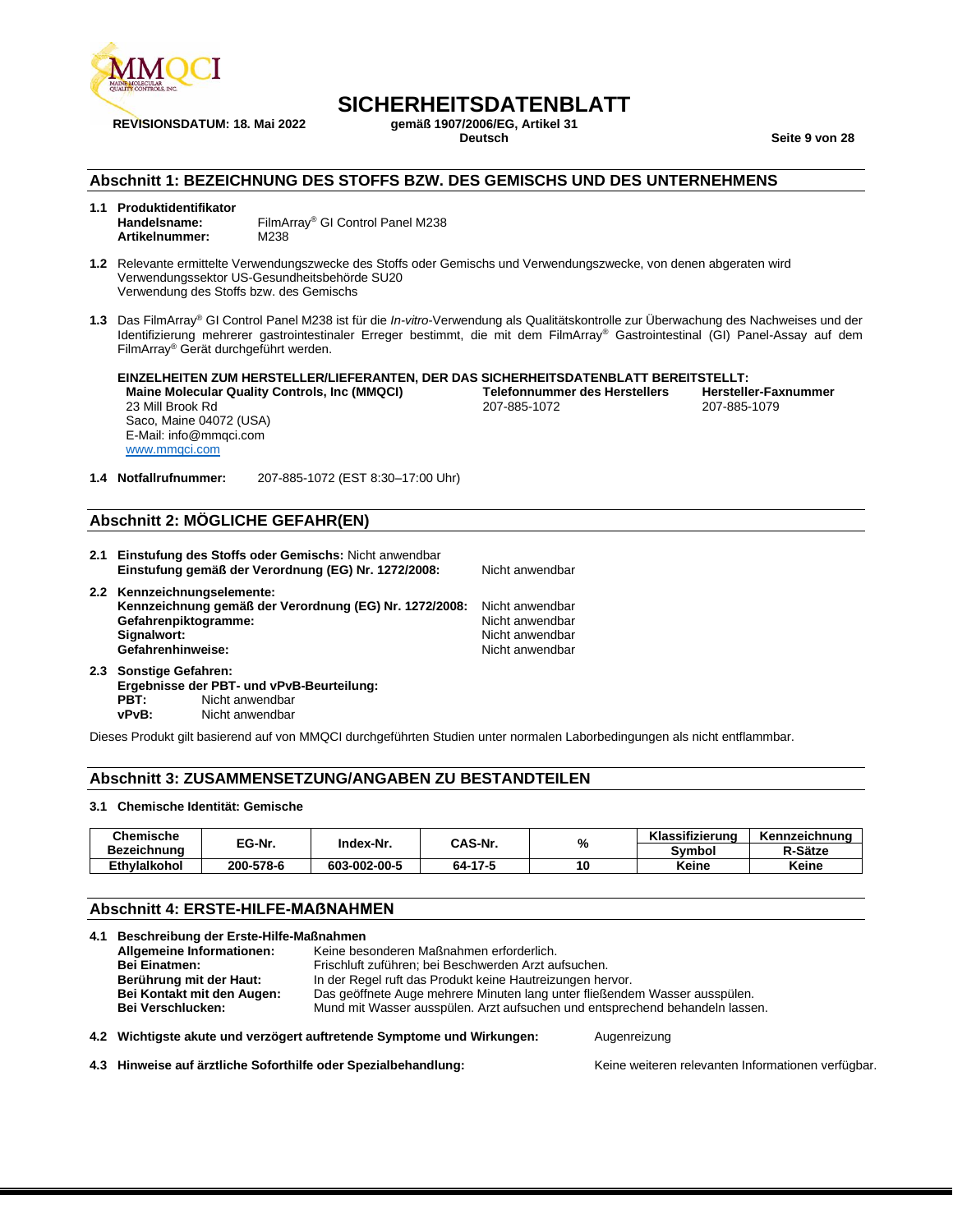

# **SICHERHEITSDATENBLATT**<br>gemäß 1907/2006/EG. Artikel 31

**REVISIONSDATUM: 18. Mai 2022 gemäß 1907/2006/EG, Artikel 31**

**Deutsch Seite 10 von 28**

#### **Abschnitt 5: MAẞNAHMEN ZUR BRANDBEKÄMPFUNG**

| 5.4 | <b>Weitere Angaben:</b>                                                | Ungeöffnete Behälter mit Wassersprühstrahl kühlen.                 |
|-----|------------------------------------------------------------------------|--------------------------------------------------------------------|
| 5.3 | Hinweise für die Brandbekämpfung:                                      | Erforderlichenfalls ein umluftunabhängiges Atemschutzgerät tragen. |
| 5.2 | Besondere vom Stoff oder Gemisch ausgehende Gefahren: Kohlenstoffoxide |                                                                    |
| 5.1 | Löschmittel:<br>Geeignete Löschmittel:<br>Ungeeignete Löschmittel:     | Löschpulver, trockener Sand<br>KEINEN Wasserstrahl verwenden.      |

#### **Abschnitt 6: MAẞNAHMEN BEI UNBEABSICHTIGTER FREISETZUNG**

| 6.1 | Personenbezogene Vorsichtsmaßnahmen:                 | Bei der Arbeit geeignete Schutzkleidung tragen. |
|-----|------------------------------------------------------|-------------------------------------------------|
| 6.2 | Umweltschutzmaßnahmen:                               | Mit geeignetem saugfähigem Material aufwischen. |
| 6.3 | Methoden und Material für Rückhaltung und Reinigung: | Normaler Entsorgungsbehälter                    |
| 6.4 | Verweis auf andere Abschnitte:                       | Abschnitt 13 Entsorgung                         |

#### **Abschnitt 7: HANDHABUNG UND LAGERUNG**

**7.1 Schutzmaßnahmen zur sicheren Handhabung:** Gemäß den Anweisungen in der Packungsbeilage handhaben.

- **7.2 Bedingungen zur sicheren Lagerung:** Bei -25 °C bis -15 °C lagern.
- 

**7.3 Spezifische Endanwendung(en):** Keine weiteren relevanten Informationen verfügbar

#### **Abschnitt 8: BEGRENZUNG UND ÜBERWACHUNG DER EXPOSITION/PERSÖNLICHE SCHUTZAUSRÜSTUNGEN**

**8.1 Grenzwerte für die Exposition:** Keine

**8.2 Begrenzung und Überwachung der**  Es ist nicht zu erwarten, dass dieses Produkt besondere Belüftungsmaßnahmen erfordert. **Exposition:** Einrichtungen, in denen dieses Produkt gelagert oder verwendet wird, sollten mit einer Augenwaschstation ausgestattet sein.

#### **PERSÖNLICHE SCHUTZAUSRÜSTUNG:**

| Atemschutz: | Nicht erforderlich.     | Augenschutz:               | Schutzbrille                         |
|-------------|-------------------------|----------------------------|--------------------------------------|
| Hautschutz: | Laborkittel. Handschuhe | Arbeits-/Hygienepraktiken: | Standard-Vorsichtsmaßnahmen im Labor |
| Belüftung:  | Normal                  | Sonstige Schutzausrüstung: | Nicht erforderlich.                  |
|             |                         |                            |                                      |

#### **Abschnitt 9 – PHYSIKALISCHE UND CHEMISCHE EIGENSCHAFTEN**

**9.1 Angaben zu den grundlegenden physikalischen und chemischen Eigenschaften**

| Wässrige Lösung. Keine Daten verfügbar.                                         |
|---------------------------------------------------------------------------------|
| Fruchtig.                                                                       |
| Keine Daten verfügbar.                                                          |
| Keine Daten verfügbar.                                                          |
| Keine Daten verfügbar.                                                          |
| 86 °C (186,8 °F) (10%iges Ethanol)                                              |
| 44 °C (111 °F) – geschlossener Tiegel (10%iges Ethanol)                         |
| Keine Daten verfügbar.                                                          |
| Keine Daten verfügbar.                                                          |
| Obere/untere Entzündbarkeits- oder Explosionsgrenzen:<br>Keine Daten verfügbar. |
| Keine Daten verfügbar.                                                          |
| Keine Daten verfügbar.                                                          |
| Keine Daten verfügbar.                                                          |
| Keine Daten verfügbar.                                                          |
| Keine Daten verfügbar.                                                          |
| Keine Daten verfügbar.                                                          |
| Keine Daten verfügbar.                                                          |
| Keine Daten verfügbar.                                                          |
| Keine Daten verfügbar.                                                          |
| Keine Daten verfügbar.                                                          |
|                                                                                 |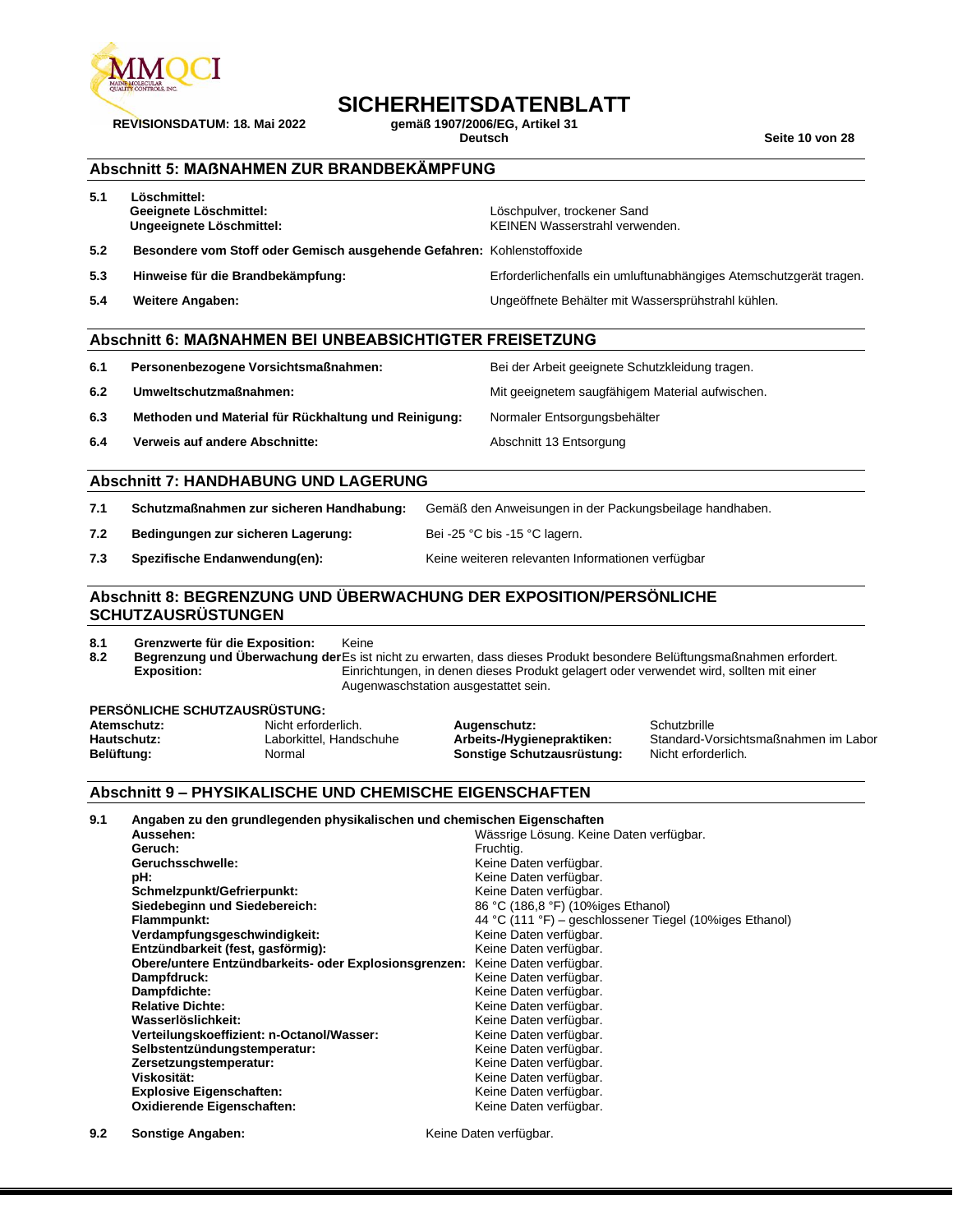

**REVISIONSDATUM: 18. Mai 2022 gemäß 1907/2006/EG, Artikel 31**

# **SICHERHEITSDATENBLATT**<br>gemäß 1907/2006/EG, Artikel 31

**Deutsch Seite 11 von 28**

### **Abschnitt 10 – STABILITÄT UND REAKTIVITÄT**

| 10.1              | Reaktivität:                           | Keine weiteren relevanten Informationen verfügbar.                                         |
|-------------------|----------------------------------------|--------------------------------------------------------------------------------------------|
| 10.2 <sub>1</sub> | <b>Chemische Stabilität Thermische</b> | Zersetzung/zu vermeidende Bedingungen: Keine Zersetzung bei bestimmungsgemäßer Verwendung. |
| 10.3              | Möglichkeit gefährlicher Reaktionen:   | Keine gefährlichen Reaktionen bekannt.                                                     |
| 10.4              | Zu vermeidende Bedingungen:            | Keine weiteren relevanten Informationen verfügbar.                                         |
| 10.5              | Unverträgliche Materialien:            | Keine weiteren relevanten Informationen verfügbar.                                         |
| 10.6              | Gefährliche Zersetzungsprodukte:       | Keine gefährlichen Zersetzungsprodukte bekannt.                                            |

#### **Abschnitt 11 – ANGABEN ZUR TOXIKOLOGIE**

| 11.1 | Angaben zu toxikologischen Wirkungen<br>Akute Toxizität:                | Auf der Grundlage der verfügbaren Daten werden die<br>Einstufungskriterien nicht erfüllt. |
|------|-------------------------------------------------------------------------|-------------------------------------------------------------------------------------------|
| 11.2 | Primäre Reizwirkung:<br>Atz-/Reizwirkung auf die Haut:                  | Auf der Grundlage der verfügbaren Daten werden die<br>Einstufungskriterien nicht erfüllt. |
|      | Schwere Augenschädigung/-reizung:                                       | Auf der Grundlage der verfügbaren Daten werden die<br>Einstufungskriterien nicht erfüllt. |
|      | Sensibilisierung der Atemwege/Haut:                                     | Auf der Grundlage der verfügbaren Daten werden die<br>Einstufungskriterien nicht erfüllt. |
| 11.3 | CMR-Wirkungen (Karzinogenität, Mutagenität und Reproduktionstoxizität): |                                                                                           |
|      | Keimzell-Mutagenität:                                                   | Auf der Grundlage der verfügbaren Daten werden die<br>Einstufungskriterien nicht erfüllt. |
|      | Karzinogenität:                                                         | uf der Grundlage der verfügbaren Daten werden die<br>Einstufungskriterien nicht erfüllt.  |
|      | Reproduktionstoxizität:                                                 | Auf der Grundlage der verfügbaren Daten werden die<br>Einstufungskriterien nicht erfüllt. |
|      | Spezifische Zielorgan-Toxizität bei einmaliger Exposition:              | Auf der Grundlage der verfügbaren Daten werden die<br>Einstufungskriterien nicht erfüllt. |
|      | Spezifische Zielorgan-Toxizität bei wiederholter Exposition:            | Auf der Grundlage der verfügbaren Daten werden die<br>Einstufungskriterien nicht erfüllt. |
|      | Aspirationsgefahr:                                                      | Auf der Grundlage der verfügbaren Daten werden die<br>Einstufungskriterien nicht erfüllt. |

#### **Abschnitt 12 – ANGABEN ZUR ÖKOLOGIE**

| 12.1 | Toxizität:<br><b>Aquatische Toxizität:</b>                                                       | Gilt als geringfügig toxisch für Wasserorganismen.                                                                                                                          |
|------|--------------------------------------------------------------------------------------------------|-----------------------------------------------------------------------------------------------------------------------------------------------------------------------------|
| 12.2 | Persistenz und Abbaubarkeit:                                                                     | Leicht biologisch abbaubar.                                                                                                                                                 |
| 12.3 | Bioakkumulationspotenzial:                                                                       | Geringes Potenzial zur Bioakkumulation.                                                                                                                                     |
| 12.4 | Mobilität im Boden:                                                                              | Wasserlöslich, geht in die wässrige Phase über. Geht innerhalb kurzer Zeit durch Verdunstung<br>und Auflösung verloren. Wird schlecht von Böden und Sedimenten aufgenommen. |
| 12.5 | Ergebnis der PBT- und vPvB-Beurteilung:<br>Nicht anwendbar.<br>PBT:<br>vPvB:<br>Nicht anwendbar. |                                                                                                                                                                             |

**12.6 Andere schädliche Wirkungen:** Keine weiteren relevanten Informationen verfügbar.

#### **Abschnitt 13: HINWEISE ZUR ENTSORGUNG**

| 13.1 | Verfahren zur Abfallbehandlung:                                                   | Nicht verwendetes Produkt, verschütteten Stoff und Abfälle in normalen<br>Entsorgungsbehältern entsorgen. |
|------|-----------------------------------------------------------------------------------|-----------------------------------------------------------------------------------------------------------|
| 13.2 | Verschmutzte Verpackungen:<br>Empfehlung:<br><b>Empfohlenes Reinigungsmittel:</b> | Die Entsorgung muss gemäß den behördlichen Vorschriften erfolgen.<br>Wasser, ggf. mit Reinigungsmitteln.  |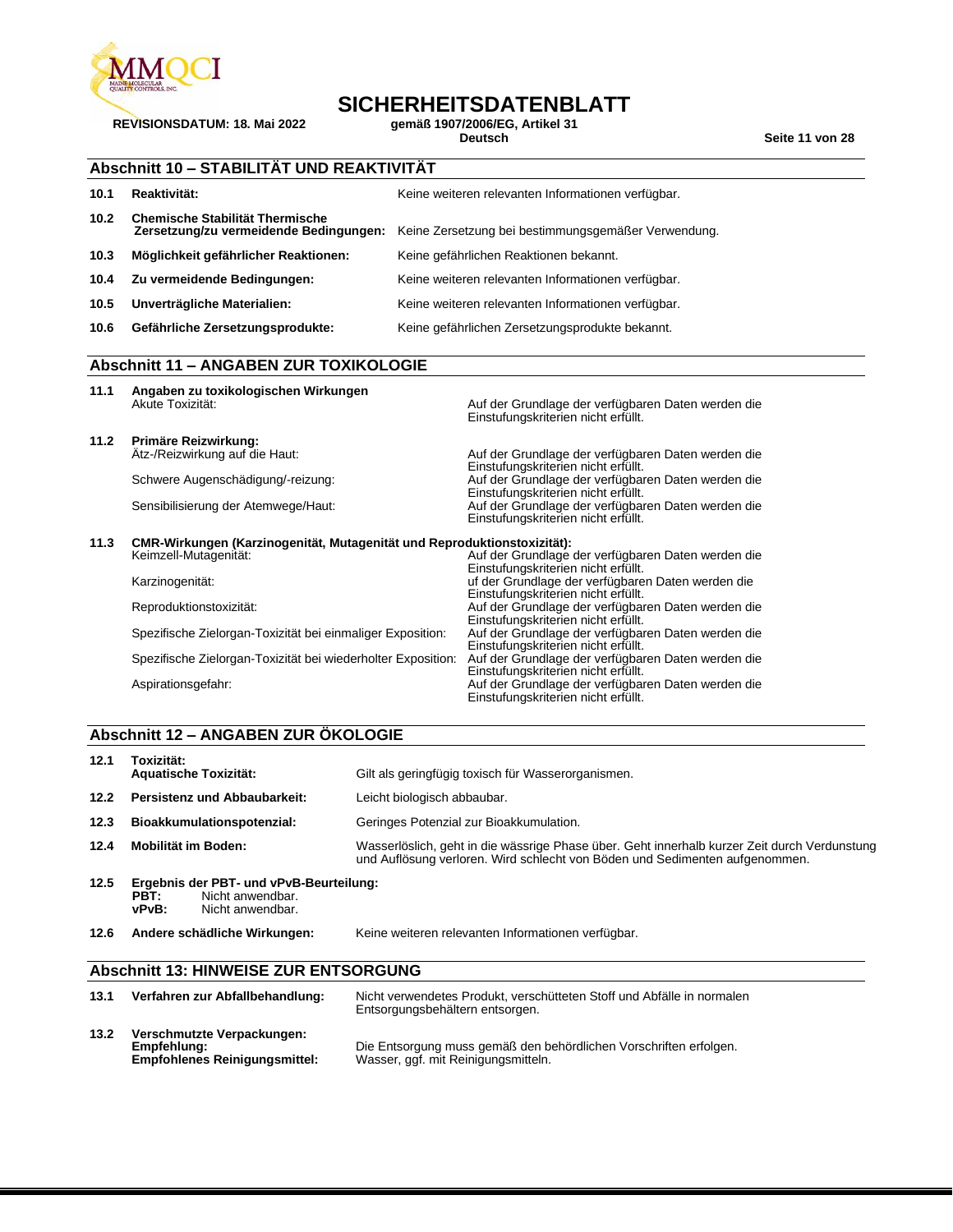

### **SICHERHEITSDATENBLATT**<br><sub>Gemäß</sub> 1907/2006/EG. Artikel 31

**REVISIONSDATUM: 18. Mai 2022 gemäß 1907/2006/EG, Artikel 31**

**Deutsch Seite 12 von 28**

#### **Abschnitt 14: ANGABEN ZUM TRANSPORT**

| 14.1 | <b>UN-Nummer:</b>                                                                     | ADR, ADN, IMDG, IATA:        | Nicht reglementiert. |
|------|---------------------------------------------------------------------------------------|------------------------------|----------------------|
| 14.2 | Ordnungsgemäße UN-Versandbezeichnung: ADR, ADN, IMDG, IATA:                           |                              | Nicht reglementiert. |
| 14.3 | Transportgefahrenklasse(n):                                                           | Klasse ADR, ADN, IMDG, IATA: | Nicht reglementiert. |
| 14.4 | Verpackungsgruppe:                                                                    | ADR, IMDG, IATA:             | Nicht reglementiert. |
| 14.5 | Umweltgefahren:                                                                       | Meeresverschmutzend:         | Nein.                |
| 14.6 | Besondere Vorsichtsmaßnahmen für den<br>Verwender:                                    |                              | Nicht anwendbar      |
| 14.7 | Massengutbeförderung gemäß Anhang II des Marpol-Übereinkommens und<br>gemäß IBC-Code: |                              | Nicht anwendbar      |

#### **Abschnitt 15: RECHTSVORSCHRIFTEN**

**15.1 Vorschriften zu Sicherheit, Gesundheits- und Umweltschutz/spezifische Rechtsvorschriften für den Stoff oder das Gemisch Richtlinie 2012/18/EU: Benannte gefährliche Stoffe – ANHANG I:** Keine der Bestandteile sind aufgeführt. **Nationale Vorschriften: Wassergefährdungsklasse:** Wassergefährdungsklasse 1 (Selbsteinstufung): schwach wassergefährdend. **15.2 Stoffsicherheitsbeurteilung:** Es wurde keine Stoffsicherheitsbeurteilung vorgenommen.

| <b>Chemische</b> |           | Index-Nr.    | CAS-Nr. | $\mathbf{0}$ | Klassifizierung | Kennzeichnung |
|------------------|-----------|--------------|---------|--------------|-----------------|---------------|
| Bezeichnung      | EG-Nr.    |              |         | 70           | Svmbol          | R-Sätze       |
| Ethvlalkohol     | 200-578-6 | 603-002-00-5 | 64-17-5 | 10           | Keine           | Keine         |

**Kalifornisches Gesetz Proposition 65:** Dieses Produkt enthält keine Stoffe, die auf der kalifornischen Liste der bekannten oder potenziellen Karzinogene aufgeführt sind. **Stoffsicherheitsbeurteilung:** Halten Sie sich beim Umgang mit Chemikalien an die allgemeinen Sicherheitsbestimmungen im Labor.

#### **Abschnitt 16: SONSTIGE ANGABEN**

SDB erstellt von: MMQCI<br>Erstellungsdatum: Mai 2022 Erstellungsdatum:

Haftungsausschluss: Die in diesem Sicherheitsdatenblatt enthaltenen Informationen dienen lediglich als Leitfaden. Das Sicherheitsdatenblatt wurde sorgfältig auf der Grundlage von Referenzen und Tests erstellt, die als zuverlässig gelten; MMQCI übernimmt jedoch keine Garantie für die Richtigkeit und Vollständigkeit der Daten. Jegliche Verwendung der Daten muss im Einklang mit den geltenden Bundes-, Landes- und Kommunalvorschriften stehen.

#### *Abkürzungen und Akronyme:*

*ADR: Accord européen sur le transport des marchandises dangereuses par Route (Europäisches Übereinkommen über die internationale Beförderung gefährlicher Güter auf dem Landweg)*

*IMDG: International Maritime Code for Dangerous Goods (Internationaler Code für den Seeschiffstransport gefährlicher Güter)*

*IATA: International Air Transportation Association (Internationale Flugtransport-Vereinigung)*

*GHS: Globally Harmonised System of Classification and Labelling of Chemicals (Globales Harmonisiertes System zur Einstufung und Kennzeichnung von Chemikalien)*

*EINECS: European Inventory of Existing Commercial Chemical Substances (Europäisches Inventar der auf dem Markt vorhandenen chemischen Stoffe)*

*ELINCS: European List of Notified Chemical Substances (Europäische Liste der angemeldeten chemischen Stoffe)*

*CAS: Chemical Abstracts Service (Abteilung der American Chemical Society)*

*PBT: Persistent, Bioaccumulative and Toxic (Persistent, bioakkumulierend und toxisch)*

very Persistent and very Bioaccumulative (Sehr persistent und sehr bioakkumulierend)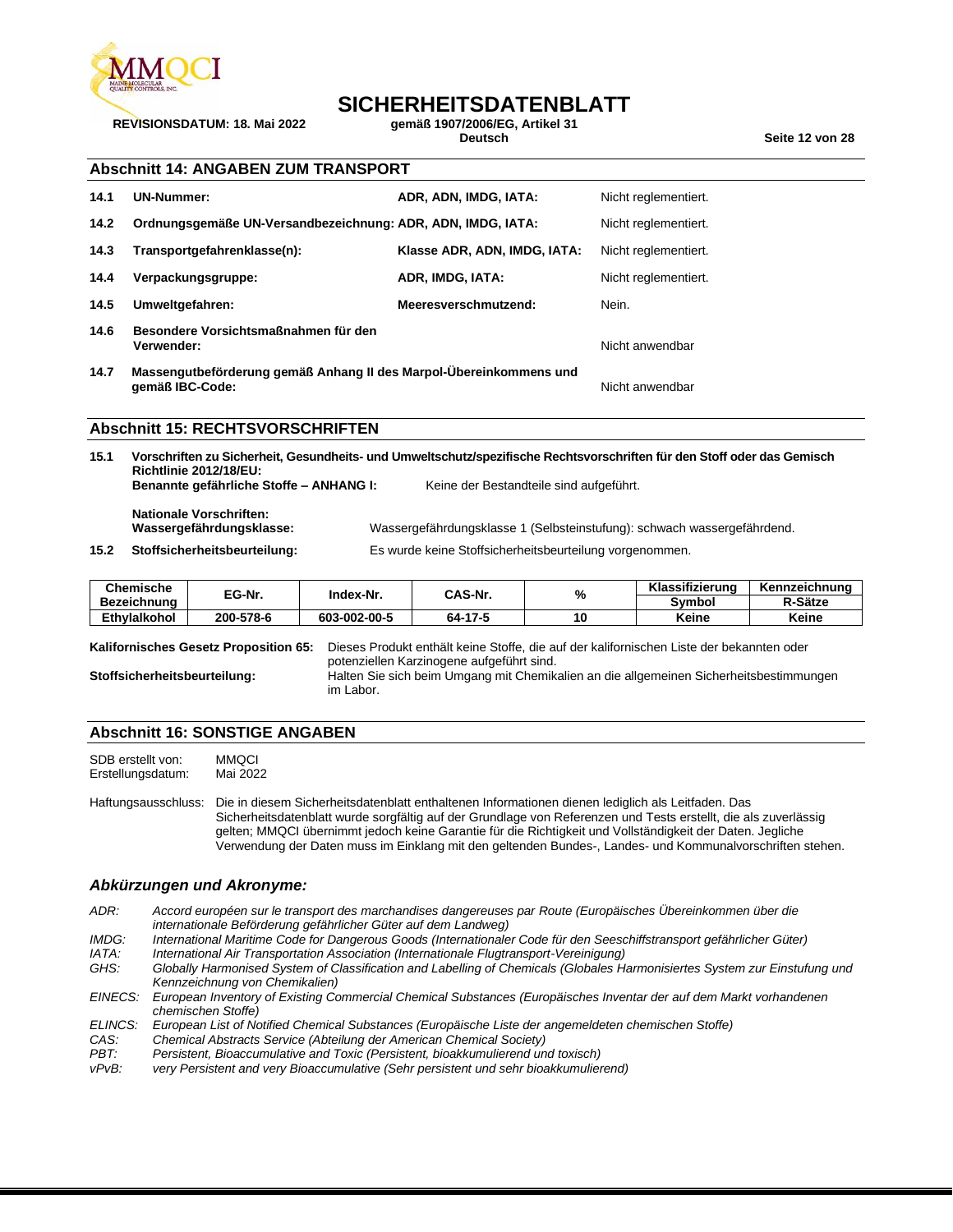

### DATA DI REVISIONE: 18 Maggio 2022 **secondo 1907/2006/C**<br>Italiano

**SCHEDA DATI DI SICUREZZA**<br>secondo 1907/2006/CE. articolo 31

**Italiano Pagina 13 di 28**

#### **Sezione 1: IDENTIFICAZIONE DELLA SOSTANZA/MISCELA E DELLA SOCIETÀ/IMPRESA**

### **1.1 Identificatore del prodotto**

**Nome commerciale:** FilmArray® GI Control Panel M238 **Numero di articolo:** M238

**1.2** Utilizzi pertinenti identificati della sostanza o miscela e utilizzi sconsigliati: Settore di utilizzo SU20 Servizi sanitari Applicazione della sostanza/della miscela

**1.3** FilmArray® GI Control Panel M238 è un controllo di qualità utilizzato per monitorare *in vitro* il rilevamento e l'identificazione di più patogeni gastrointestinali come eseguito dal test FilmArray® Gastrointestinal (GI) Panel sullo strumento FilmArray® .

#### **DETTAGLI DEL FORNITORE DELLA SCHEDA DATI DI SICUREZZA, PRODUTTORE/FORNITORE: Maine Molecular**

| ular Quality Controls, Inc (MMQCI) | Numero di telefono del | Numero di fax del produttore |
|------------------------------------|------------------------|------------------------------|
|                                    | produttore             |                              |
| Rd                                 | 207-885-1072           | 207-885-1079                 |

23 Mill Brook Saco, Maine 04072 (USA) E-mail: info@mmqci.com [www.mmqci.com](http://www.mmqci.com/)

**1.4 Numero di telefono di emergenza:** 207-885-1072 (EST 8:30-17:00)

#### **Sezione 2: IDENTIFICAZIONE DEI PERICOLI**

**2.1 Classificazione della sostanza o miscela:** Non applicabile

| Classificazione secondo la normativa (CE) N. 1272/2008: | Non applicabile |
|---------------------------------------------------------|-----------------|
| 2.2 Elementi dell'etichetta:                            |                 |
| Etichettatura secondo la normativa (CE) N. 1272/2008:   | Non applicabile |
| Pittogrammi di pericolo:                                | Non applicabile |
| Termine di segnalazione:                                | Non applicabile |
| Indicazioni di pericolo:                                | Non applicabile |

**2.3 Altri pericoli: Risultati della valutazione PBT e vPvB: Non applicabile** 

**vPvB:** Non applicabile

Questo prodotto non è considerato infiammabile in condizioni di laboratorio ordinarie sulla base di studi effettuati da MMQCI.

#### **Sezione 3: COMPOSIZIONE/INFORMAZIONI SUGLI INGREDIENTI**

#### **3.1 Caratterizzazione chimica: Miscele**

| Nome chimico   | N. CE     | N. indice    | N. CAS  | % | <b>Classificazione</b> | <b>Marcatura</b> |
|----------------|-----------|--------------|---------|---|------------------------|------------------|
|                |           |              |         |   | <b>Simbolo</b>         | Frasi R          |
| Alcool etilico | 200-578-6 | 603-002-00-5 | 64-17-5 |   | <b>Nessuno</b>         | <b>Nessuno</b>   |

#### **Sezione 4: MISURE DI PRONTO SOCCORSO**

| 4.1 Descrizione delle misure di pronto soccorso:                |                                                                                                 |  |  |  |
|-----------------------------------------------------------------|-------------------------------------------------------------------------------------------------|--|--|--|
| Informazioni generali:                                          | Non sono necessarie misure speciali.                                                            |  |  |  |
| In caso di inalazione:                                          | Fornire aria fresca; consultare il medico in caso di disturbi.                                  |  |  |  |
| In caso di contatto con la pelle:                               | Generalmente, il prodotto non irrita la pelle.                                                  |  |  |  |
| In caso di contatto con gli occhi:                              | Tenere gli occhi aperti e sciacquare per diversi minuti sotto l'acqua corrente.                 |  |  |  |
| In caso di deglutizione:                                        | Sciacquare la bocca con acqua. Richiedere l'intervento di un medico e un follow-up appropriato. |  |  |  |
| 4.2 Sintomi ed effetti più importanti, sia acuti sia ritardati: | Irritazione agli occhi                                                                          |  |  |  |

**4.3 Indicazione di eventuale intervento immediato di un medico e trattamento speciale:** Non sono disponibili altre informazioni pertinenti.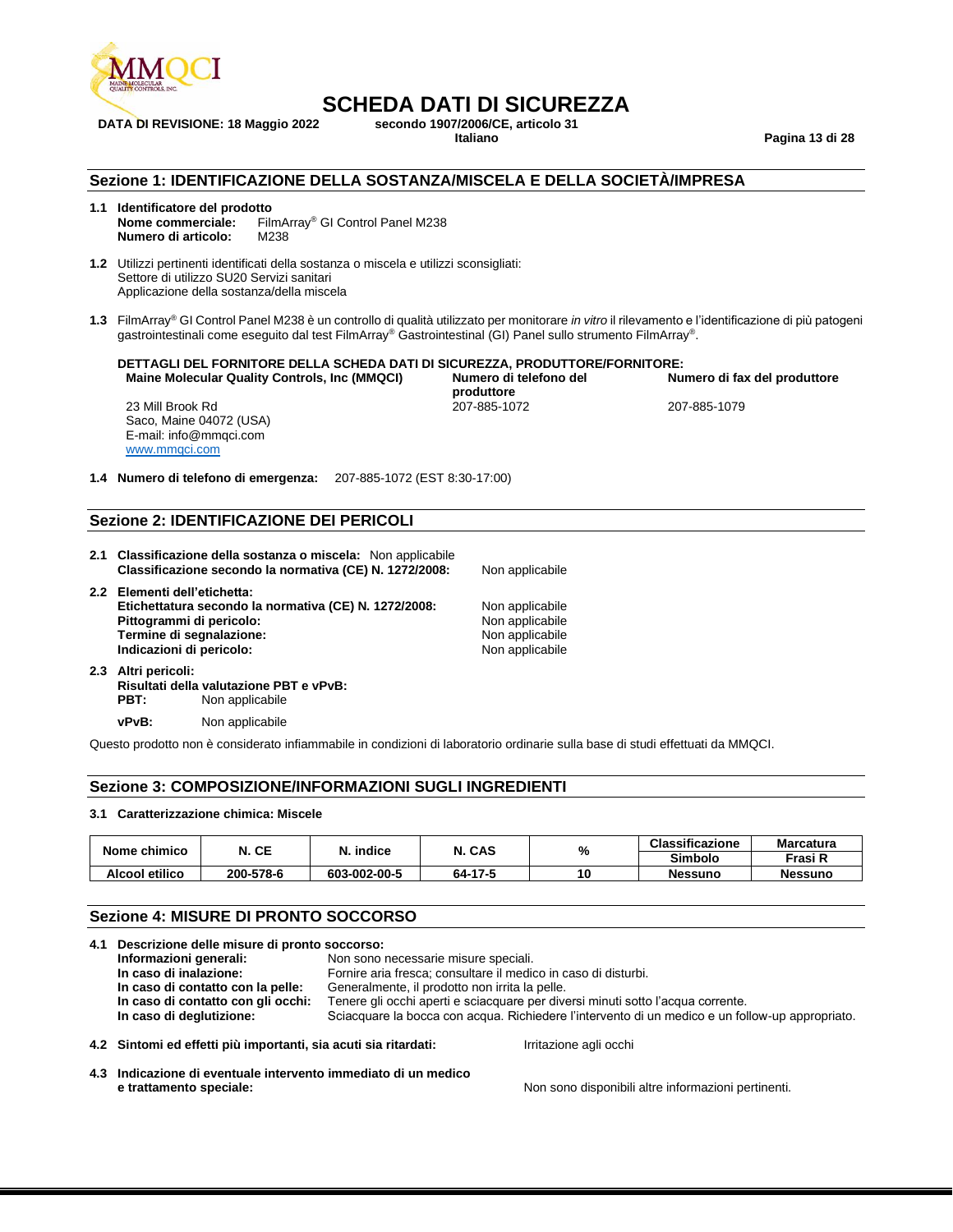

# **SCHEDA DATI DI SICUREZZA**<br>secondo 1907/2006/CE. articolo 31

DATA DI REVISIONE: 18 Maggio 2022 **secondo 1907/2006/C**<br>Italiano

**Italiano Pagina 14 di 28**

#### **Sezione 5: MISURE ANTINCENDIO**

| 5.1 | Mezzi estinguenti:<br>Materiali da utilizzare per lo spegnimento:<br>Mezzi estinguenti non adatti: | Polvere secca, sabbia secca<br>NON utilizzare getti d'acqua.               |
|-----|----------------------------------------------------------------------------------------------------|----------------------------------------------------------------------------|
| 5.2 | Pericoli speciali derivanti dalla sostanza o miscela:                                              | Ossidi di carbonio                                                         |
| 5.3 | Consigli per i vigili del fuoco:                                                                   | In caso di incendio, indossare un autorespiratore autonomo, se necessario. |
| 5.4 | Ulteriori informazioni:                                                                            | Utilizzare acqua nebulizzata per raffreddare i contenitori non aperti.     |

#### **Sezione 6: MISURE IN CASO DI RILASCIO ACCIDENTALE**

- **6.1 Precauzioni personali:** Indossare indumenti protettivi appropriati.
- **6.2 Precauzioni per l'ambiente:** Asciugare con materiale assorbente appropriato.
- **6.3 Metodi e materiali per il contenimento e la pulizia:** Contenitore dei rifiuti normale
- **6.4 Riferimento ad altre sezioni:** Sezione 13 Smaltimento

#### **Sezione 7: MANIPOLAZIONE E CONSERVAZIONE**

| 7.1 | Precauzione per una manipolazione sicura: | Manipolare secondo le istruzioni riportate nel foglietto illustrativo. |
|-----|-------------------------------------------|------------------------------------------------------------------------|
| 7.2 | Condizioni per una conservazione sicura:  | Conservare a una temperatura compresa tra -25 °C e -15 °C.             |
| 7.3 | Utilizzi finali specifici:                | Non sono disponibili altre informazioni pertinenti                     |

#### **Sezione 8: CONTROLLI RELATIVI ALL'ESPOSIZIONE/PROTEZIONE DEL PERSONALE**

- **8.1 Valori limite di esposizione:** Nessuno
- **8.2 Controlli relativi all'esposizione:** Non si prevede che questo prodotto richieda controlli speciali della ventilazione. Le strutture che conservano o utilizzano questo prodotto devono essere dotate di una stazione per il lavaggio oculare.

#### **DISPOSITIVI DI PROTEZIONE INDIVIDUALE:**

| Protezione respiratoria: | Nessuno richiesto             | Protezio        |
|--------------------------|-------------------------------|-----------------|
| Protezione della pelle:  | Camice da laboratorio, quanti | <b>Pratiche</b> |
| Ventilazione:            | Normale                       | Altri disi      |

**Protegionalisto Frotezione respiratoria:** Negli occhiali di sicurezza<br>**di lavoro/igiene:** Precauzioni standard **Positivi di protezione:** Nessuno richiesto

Precauzioni standard di laboratorio

#### **Sezione 9: PROPRIETÀ FISICHE E CHIMICHE**

| 9.1 | Informazioni sulle proprietà fisiche e chimiche di base:   |                                                    |
|-----|------------------------------------------------------------|----------------------------------------------------|
|     | Aspetto:                                                   | Soluzione acquosa Nessun dato disponibile          |
|     | Odore:                                                     | Fruttato                                           |
|     | Soglia di odore:                                           | Nessun dato disponibile                            |
|     | pH:                                                        | Nessun dato disponibile                            |
|     | Punto di fusione/punto di congelamento:                    | Nessun dato disponibile                            |
|     | Punto di ebollizione iniziale e intervallo di ebollizione: | 86 °C (186,8 °F) (etanolo al 10%)                  |
|     | Punto di infiammabilità:                                   | 44 °C (111 °F), recipiente chiuso (etanolo al 10%) |
|     | Tasso di evaporazione:                                     | Nessun dato disponibile                            |
|     | Infiammabilità (solido, gas):                              | Nessun dato disponibile                            |
|     | Limiti massimi/minimi di infiammabilità o esplosività:     | Nessun dato disponibile                            |
|     | Pressione del vapore:                                      | Nessun dato disponibile                            |
|     | Densità del vapore:                                        | Nessun dato disponibile                            |
|     | Densità relativa:                                          | Nessun dato disponibile                            |
|     | Solubilità in acqua:                                       | Nessun dato disponibile                            |
|     | Coefficiente di ripartizione: n-ottanolo/acqua:            | Nessun dato disponibile                            |
|     | Temperatura di ignizione automatica:                       | Nessun dato disponibile                            |
|     | Temperatura di decomposizione:                             | Nessun dato disponibile                            |
|     | Viscosità:                                                 | Nessun dato disponibile                            |
|     | Proprietà esplosive:                                       | Nessun dato disponibile                            |
|     | Proprietà ossidanti:                                       | Nessun dato disponibile                            |
|     |                                                            |                                                    |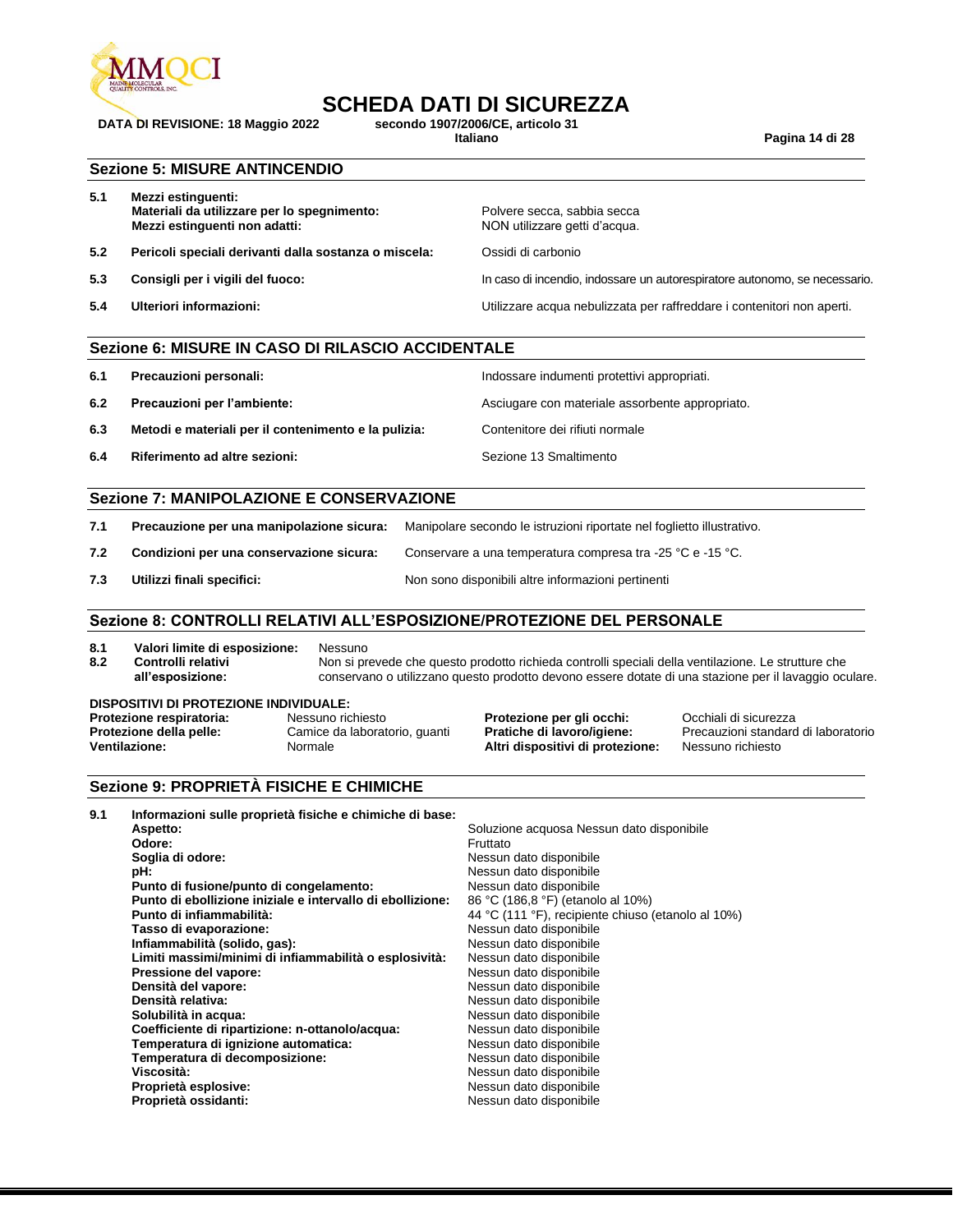

### **SCHEDA DATI DI SICUREZZA**<br>secondo 1907/2006/CE. articolo 31

**DATA DI REVISIONE: 18 Maggio 2022 secondo 1907/2006/C**<br>Italiano

**Italiano Pagina 15 di 28**

**9.2 Altre informazioni: Nessun dato disponibile** 

|                   | Sezione 10: STABILITÀ E REATTIVITÀ                                 |                                                             |  |  |
|-------------------|--------------------------------------------------------------------|-------------------------------------------------------------|--|--|
| 10.1              | Reattività:                                                        | Non sono disponibili altre informazioni pertinenti.         |  |  |
| 10.2 <sub>1</sub> | Stabilità chimica Decomposizione<br>termica/condizioni da evitare: | Nessuna decomposizione se utilizzato secondo le specifiche. |  |  |
| 10.3              | Possibilità di reazioni pericolose:                                | Non sono note reazioni pericolose.                          |  |  |
| 10.4              | Condizioni da evitare:                                             | Non sono disponibili altre informazioni pertinenti.         |  |  |
| 10.5              | Materiali incompatibili:                                           | Non sono disponibili altre informazioni pertinenti.         |  |  |
| 10.6              | Prodotti pericolosi della<br>decomposizione:                       | Non si conoscono prodotti pericolosi della decomposizione.  |  |  |
|                   | <b>Sezione 11: INFORMAZIONI TOSSICOLOGICHE</b>                     |                                                             |  |  |

#### **11.1 Informazioni sugli effetti tossicologici:** Sulla base dei dati disponibili, i criteri di classificazione non sono soddisfatti. **11.2 Effetto irritante primario:** Corrosione/irritazione della pelle: Sulla base dei dati disponibili, i criteri di classificazione non sono soddisfatti.<br>Sulla base dei dati disponibili, i criteri di classificazione non sono soddisfatti. Gravi danni/irritazioni oculari: Sulla base dei dati disponibili, i criteri di classificazione non sono soddisfatti.<br>Sensibilizzazione a livello respiratorio o cutaneo: Sulla base dei dati disponibili, i criteri di classif Sulla base dei dati disponibili, i criteri di classificazione non sono soddisfatti. **11.3 Effetti CMR (cancerogenicità, mutagenicità e tossicità per la riproduzione):** Mutagenicità delle cellule germinali:<br>Cancerogenicità: Sulla base dei dati disponibili, i criteri di classificazione non sono soddisfatti. Cancerogenicità: Sulla base dei dati disponibili, i criteri di classificazione non sono soddisfatti. Sulla base dei dati disponibili, i criteri di classificazione non sono soddisfatti. Tossicità specifica per organi bersaglio, esposizione singola: Sulla base dei dati disponibili, i criteri di classificazione non sono soddisfatti. Tossicità specifica per organi bersaglio, Sulla base dei dati disponibili, i criteri di classificazione non sono soddisfatti. Pericolo di aspirazione: Sulla base dei dati disponibili, i criteri di classificazione non sono soddisfatti.

#### **Sezione 12: INFORMAZIONI ECOLOGICHE**

| 12.1 Tossicità:<br>Tossicità acquatica: |                                                                                                  | Considerato a bassa tossicità per gli organismi acquatici.                                                                                                            |  |  |
|-----------------------------------------|--------------------------------------------------------------------------------------------------|-----------------------------------------------------------------------------------------------------------------------------------------------------------------------|--|--|
|                                         | 12.2 Persistenza e degradabilità:                                                                | Facilmente biodegradabile.                                                                                                                                            |  |  |
|                                         | 12.3 Potenziale bioaccumulativo:                                                                 | Basso potenziale di bioaccumulo.                                                                                                                                      |  |  |
|                                         | 12.4 Mobilità nel suolo:                                                                         | Solubile in acqua, si scinde in fase acquosa. Perso entro un breve periodo tramite<br>evaporazione e dissoluzione. Scarsamente assorbito nei terreni e nei sedimenti. |  |  |
| 12.5                                    | Risultati della valutazione PBT e vPvB:<br>PBT:<br>Non applicabile.<br>Non applicabile.<br>vPvB: |                                                                                                                                                                       |  |  |
| 12.6                                    | Altri effetti avversi:                                                                           | Non sono disponibili altre informazioni pertinenti.                                                                                                                   |  |  |
|                                         | Sezione 13: CONSIDERAZIONI SULLO SMALTIMENTO                                                     |                                                                                                                                                                       |  |  |
| 13.1                                    | Metodi di trattamento dei rifiuti:                                                               | Smaltimento del prodotto inutilizzato, della sostanza versata e i rifiuti in un normale<br>contenitore dei rifiuti.                                                   |  |  |

**13.2 Imballaggi non puliti:** Lo smaltimento deve essere eseguito in base alle normative ufficiali. **Detergente raccomandato:** Acqua, se necessario con detergenti.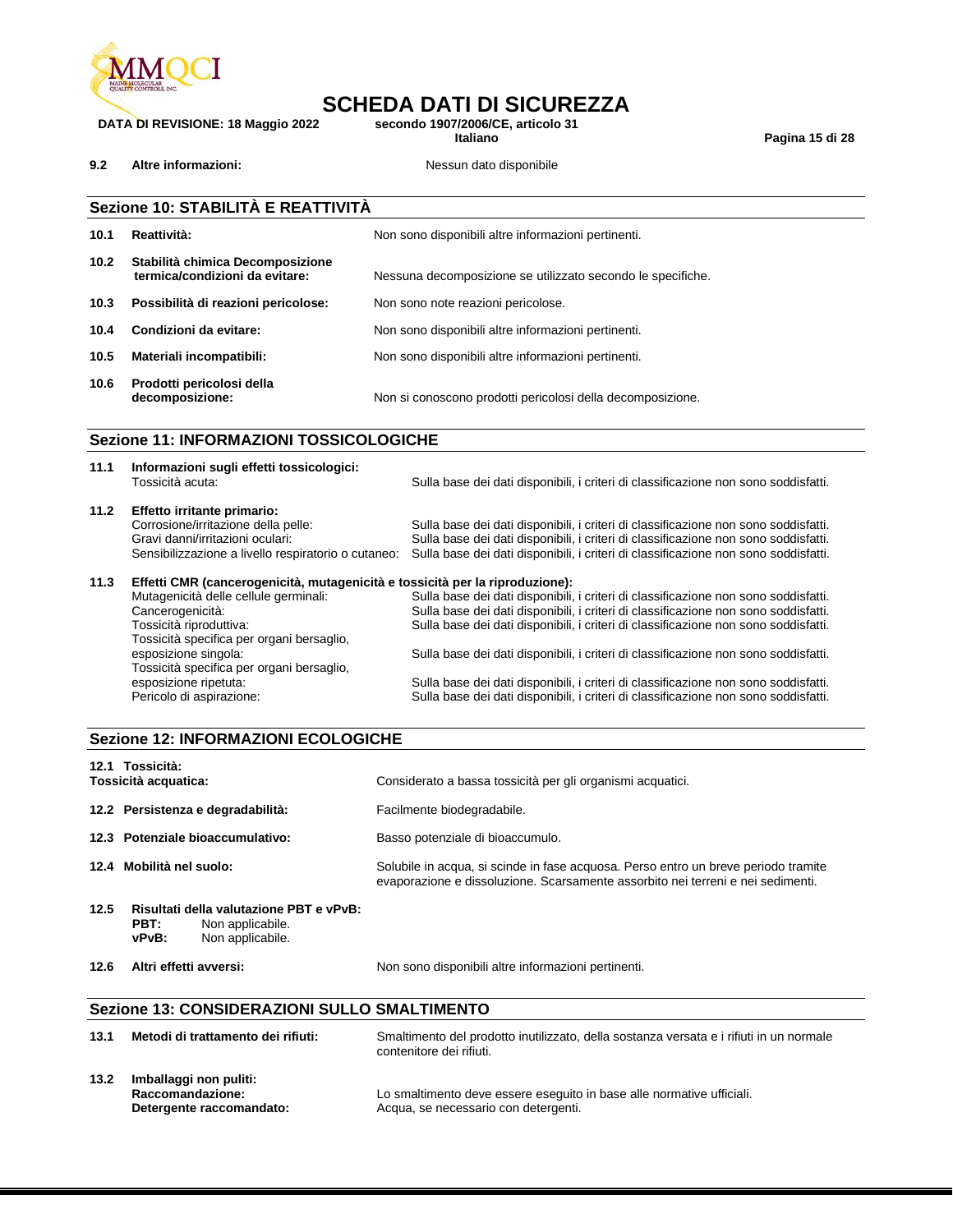

# **SCHEDA DATI DI SICUREZZA**<br>secondo 1907/2006/CE. articolo 31

**DATA DI REVISIONE: 18 Maggio 2022 secondo 1907/2006/CE, articolo 31**

**Italiano Pagina 16 di 28**

#### **Sezione 14: INFORMAZIONI SUL TRASPORTO**

| 14.1            | Numero UN:                                                         | ADR, ADN, IMDG, IATA:        | Non regolato              |
|-----------------|--------------------------------------------------------------------|------------------------------|---------------------------|
| 14.2            | Nome di spedizione corretto UN:                                    | ADR, ADN, IMDG, IATA:        | Non regolato              |
| 14.3            | Classi di pericolo per il trasporto:                               | Classe ADR, ADN, IMDG, IATA: | Non regolato              |
| 14.4            | Gruppo di imballaggio:                                             | ADR, IMDG, IATA:             | Non regolato              |
| 14.5            | Pericoli per l'ambiente:                                           | Inquinante marino:           | No                        |
| 14.6            | Precauzioni speciali per l'utente:                                 |                              | Non applicabile           |
| $\overline{11}$ | Topponente efices essende l'allenate il di Manuel e il sedice IDO: |                              | الملاحمة المرمرم المرملية |

**14.7 Trasporto sfuso secondo l'allegato** II **di Marpol e il codice IBC:** Non applicabile

#### **Sezione 15: INFORMAZIONI SULLE NORMATIVE**

**15.1 Normative/legislazione in materia di salute, sicurezza e ambiente specifiche per la sostanza o miscela: Direttiva 2012/18/UE: Sostanze pericolose specificate, ALLEGATO I:** Nessuno degli ingredienti è elencato.

**Normative nazionali: Classe di pericolo per l'acqua:** Classe di pericolo per l'acqua 1 (autovalutazione): leggermente pericoloso per l'acqua.

**15.2 Valutazione della sicurezza chimica:** Non è stata effettuata una valutazione della sicurezza chimica.

| <b>Nome</b><br>chimico                                                   | N. CE     | N. indice    | N. CAS  | %                                                                                            | <b>Classificazione</b><br>Simbolo | Marcatura<br>Frasi R |
|--------------------------------------------------------------------------|-----------|--------------|---------|----------------------------------------------------------------------------------------------|-----------------------------------|----------------------|
| <b>Alcool etilico</b>                                                    | 200-578-6 | 603-002-00-5 | 64-17-5 | 10                                                                                           | <b>Nessuno</b>                    | <b>Nessuno</b>       |
| Proposizione 65 della California:<br>note o potenziali della California. |           |              |         | Questo prodotto non contiene alcuna sostanza indicata nell'elenco delle sostanze cancerogene |                                   |                      |

**Valutazione della sicurezza chimica:** Osservare le normative generali di sicurezza del laboratorio quando si manipolano prodotti chimici.

#### **Sezione 16: ALTRE INFORMAZIONI**

SDS preparata da: MMQCI Data di preparazione: Maggio 2022

Esclusione di responsabilità: Le informazioni contenute nella presente SDS sono fornite esclusivamente come guida. La SDS è stata accuratamente preparata sulla base di riferimenti e test ritenuti affidabili; tuttavia, MMQCI non garantisce l'accuratezza e la completezza dei dati. Qualsiasi utilizzo dei dati deve essere conforme alle normative federali, statali e locali applicabili.

#### *Abbreviazioni e acronimi:*

- *ADR: Accord européen sur le transport des marchandises dangereuses par Route (Accordo europeo relativo al trasporto internazionale su strada di merci pericolose)*
- *IMDG: International Maritime Code for Dangerous Goods (Codice marittimo internazionale sulle merci pericolose)*
- *IATA: International Air Transport Association (Associazione di trasporto aereo internazionale)*
- *GHS: Globally Harmonised System of Classification and Labelling of Chemicals (Sistema mondiale armonizzato di classificazione ed etichettatura delle sostanze chimiche)*
- *EINECS: European Inventory of Existing Commercial Chemical Substances (Inventario europeo delle sostanze chimiche commerciali esistenti)*
- *ELINCS: European List of Notified Chemical Substances (Elenco europeo delle sostanze chimiche dichiarate)*
- *CAS: Chemical Abstracts Service (Servizio di estratti chimici) (divisione dell'American Chemical Society)*
- *PBT: Persistent, Bioaccumulative and Toxic (Persistente, bioaccumulabile e tossico)*
- very Persistent and very Bioaccumulative (Molto persistente e molto bioaccumulabile)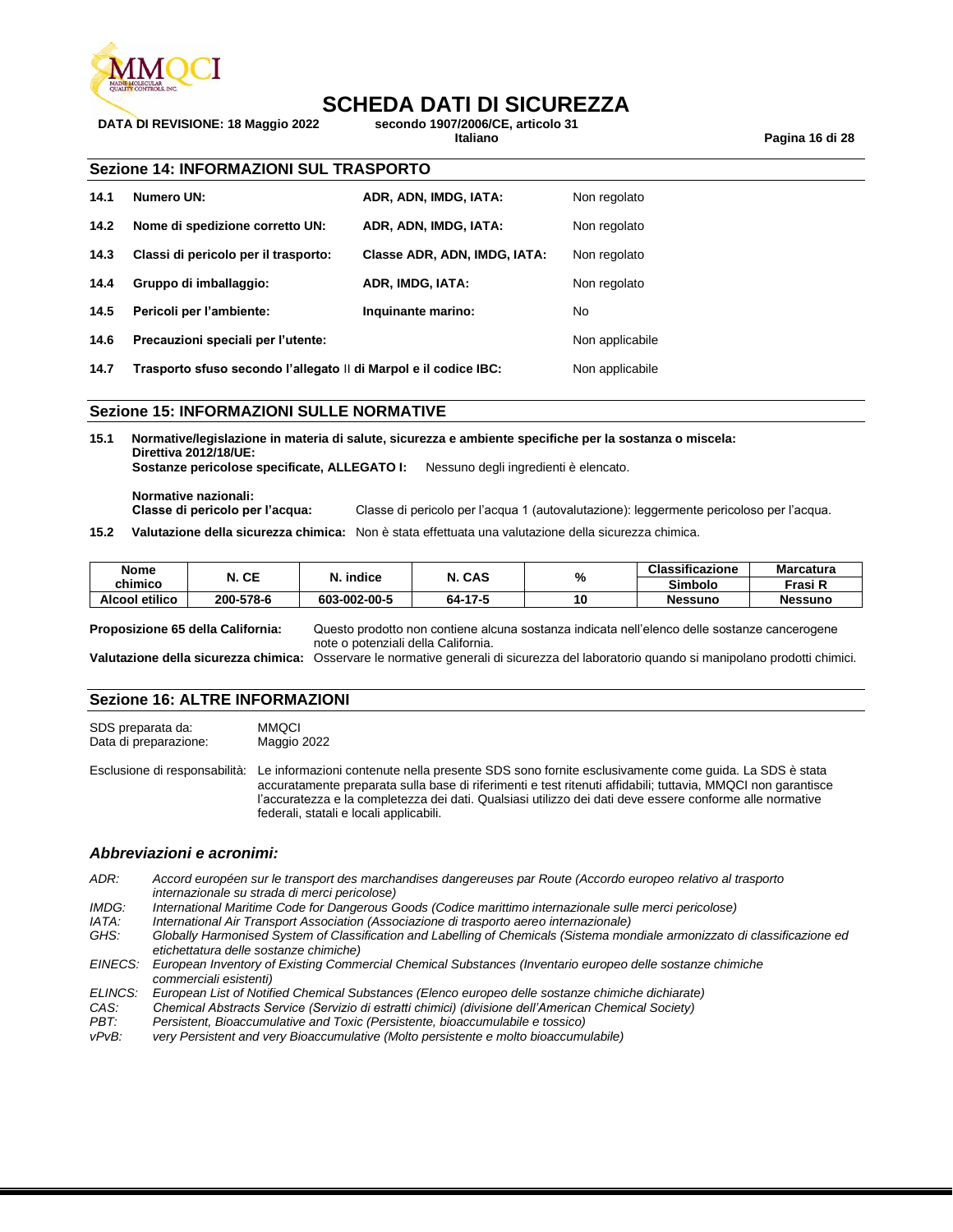

**DATA DE REVISÃO: 18 de Maio de 2022 de acordo com o artigo 31.º do Regulamento (CE)** 

**n.º 1907/2006 Página 17 de 28**

**Português**

#### **Secção 1: IDENTIFICAÇÃO DA SUBSTÂNCIA/MISTURA E DA SOCIEDADE/EMPRESA**

### **1.1 Identificador do produto**

FilmArray<sup>®</sup> GI Control Panel M238<br>M238 **Referência:** 

**1.2** Utilizações identificadas relevantes da substância ou mistura e utilizações desaconselhadas: Setor de uso SU20 Serviços de Saúde Aplicação da substância/mistura

**1.3** O FilmArray® GI Control Panel M238 destina-se à utilização *in vitro* como controlo de qualidade para monitorizar a deteção e a identificação de vários agentes patogénicos gastrointestinais, tal como realizado pelo teste FilmArray® Gastrointestinal (GI) Panel no instrumento FilmArray® .

**IDENTIFICAÇÃO DO FORNECEDOR DA FICHA DE DADOS DE SEGURANÇA, FABRICANTE/FORNECEDOR: Maine Molecular Quality Controls, Inc (MMQCI) Número de telefone do fabricante Fax do fabricante** 23 Mill Brook Rd Saco, Maine 04072 (EUA) E-mail: info@mmqci.com [www.mmqci.com](http://www.mmqci.com/) 207-885-1072

**1.4 Número de telefone de emergência**: 207-885-1072 (08:30–17:00 [EST])

#### **Secção 2: IDENTIFICAÇÃO DOS PERIGOS**

| 2.2 Elementos do rótulo:                                                                                                                                                                        | Não aplicável |
|-------------------------------------------------------------------------------------------------------------------------------------------------------------------------------------------------|---------------|
| Rotulagem conforme o regulamento (CE) N.º 1272/2008:<br>Não aplicável<br>Pictogramas de perigo:<br>Não aplicável<br>Palavra-sinal:<br>Não aplicável<br>Advertências de perigo:<br>Não aplicável |               |

**2.3 Outros perigos: Resultados da avaliação PBT e mPmB: PBT:** Não aplicável<br> **mPmB:** Não aplicável **mPmB:** Não aplicável

Este produto não é considerado inflamável em condições laboratoriais normais com base em estudos realizados pela MMQCI.

#### **Secção 3: COMPOSIÇÃO/INFORMAÇÃO SOBRE OS COMPONENTES**

#### **3.1 Caracterização química: Misturas**

| Nome guímico   | N.º CE    | N.º de índice | N.º CAS | % | Classificação  | Rotulagem      |
|----------------|-----------|---------------|---------|---|----------------|----------------|
|                |           |               |         |   | <b>Símbolo</b> | Frases K       |
| Alcool etílico | 200-578-6 | 603-002-00-5  | 64-17-5 |   | Nenhuma        | <b>Nenhuma</b> |

#### **Secção 4: MEDIDAS DE PRIMEIROS SOCORROS**

| 4.1 Descrição das medidas de primeiros socorros: |                             |                                                                                                                                       |  |  |  |  |
|--------------------------------------------------|-----------------------------|---------------------------------------------------------------------------------------------------------------------------------------|--|--|--|--|
|                                                  | Informações gerais:         | Não são necessárias medidas especiais.                                                                                                |  |  |  |  |
|                                                  | Após inalação:              | Deslocar a pessoa exposta para uma zona ao ar livre. Consultar um médico em caso de queixas.<br>O produto não costuma irritar a pele. |  |  |  |  |
|                                                  | Após contacto com a pele:   |                                                                                                                                       |  |  |  |  |
|                                                  | Após contacto com os olhos: | Enxaguar com os olhos abertos durante vários minutos debaixo de água corrente.                                                        |  |  |  |  |
|                                                  | Depois ingestão:            | Enxaguar a boca com água. Procurar cuidados médicos e acompanhamento adequado.                                                        |  |  |  |  |
|                                                  |                             | 4.2 Sintomas e efeitos mais importantes, tanto agudos e retardados: Irritação ocular                                                  |  |  |  |  |

**4.3 Indicação sobre cuidados médicos urgentes e tratamentos especiais necessários:** Não há mais informações relevantes disponíveis.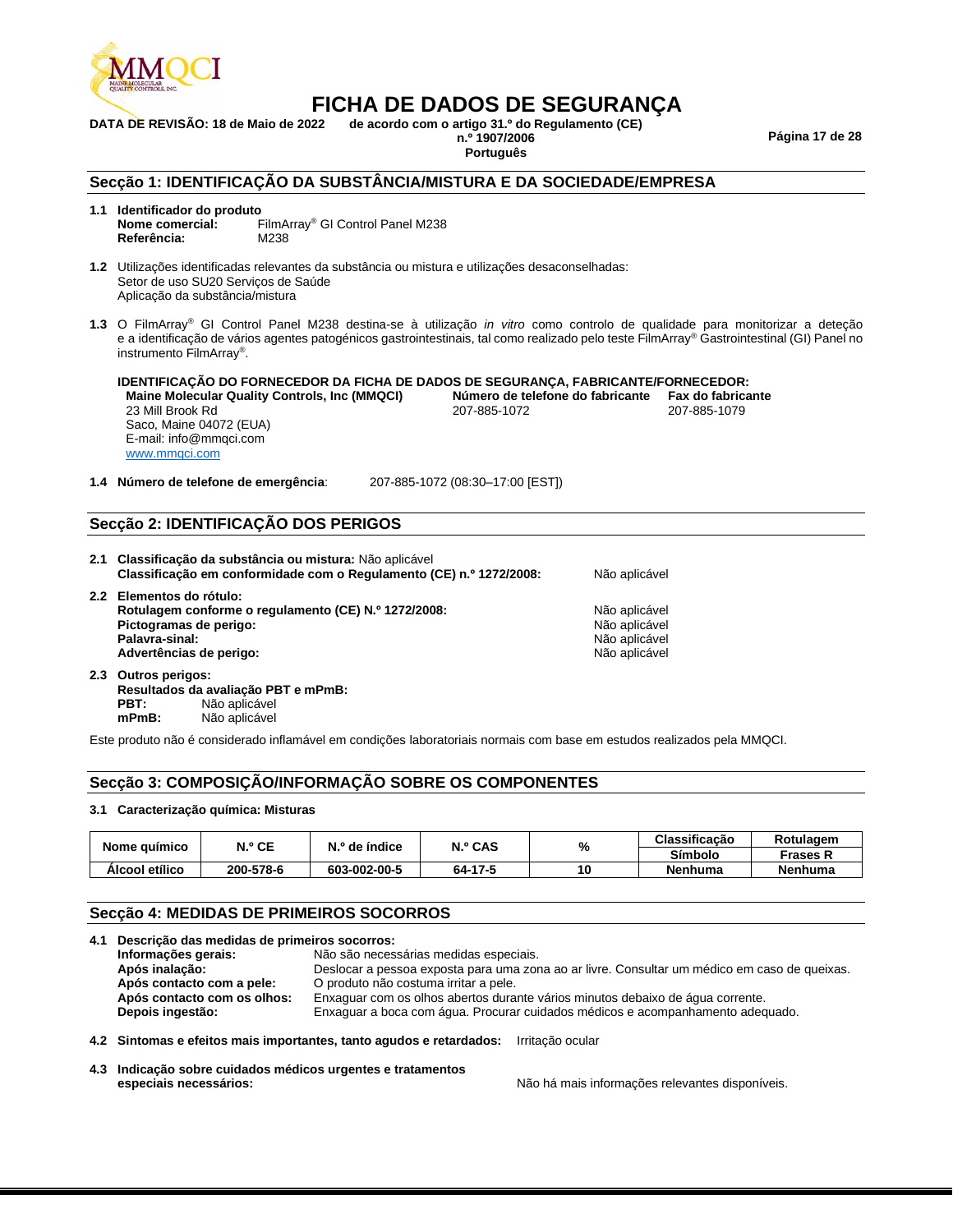

**DATA DE REVISÃO: 18 de Maio de 2022 de acordo com o artigo 31.º do Regulamento (CE)** 

**n.º 1907/2006 Página 18 de 28**

**Português**

**Secção 5: MEDIDAS DE COMBATE A INCÊNDIOS**

**5.1 Meios de extinção: Meios adequados de extinção:** Pó seco, areia seca<br> **Meios inadequados de extinção:** Portugal extinção: Portugal extinção: **Meios inadequados de extinção:** 

**5.2 Perigos especiais decorrentes da substância ou mistura:**

**5.3 Recomendações para o pessoal de combate a incêndios:**

Óxidos de carbono

Usar aparelhos de respiração autónomos para o combate a incêndios, se for necessário.

**5.4 Mais informações:** Pulverizar os recipientes por abrir com água a fim de os arrefecer.

#### **Secção 6: MEDIDAS A TOMAR EM CASO DE FUGAS ACIDENTAIS**

| 6.1 | Precauções individuais:                        | Usar vestuário de proteção adequado.             |
|-----|------------------------------------------------|--------------------------------------------------|
| 6.2 | Precauções a nível ambiental:                  | Limpar com material absorvente adequado.         |
| 6.3 | Métodos e materiais de confinamento e limpeza: | Recipiente de eliminação normal                  |
| 6.4 | Remissão para outras secções:                  | Secção 13 «Considerações relativas à eliminação» |

#### **Secção 7: MANUSEAMENTO E ARMAZENAGEM**

| 7.1 | Precauções para um manuseamento seguro: | Manusear de acordo com as instruções presentes no folheto informativo. |
|-----|-----------------------------------------|------------------------------------------------------------------------|
| 7.2 | Condições de armazenagem segura:        | Armazenar entre $-25$ °C e $-15$ °C.                                   |
| 7.3 | Utilizações finais específicas:         | Não há mais informações relevantes disponíveis                         |

#### **Secção 8: CONTROLO DA EXPOSIÇÃO/PROTEÇÃO INDIVIDUAL**

- **8.1 Parâmetros de controlo:** Nenhuma
- 

**8.2 Controlo da exposição:** Não se prevê que este produto exija controlos especiais de ventilação. As instalações onde se armazena ou utiliza este produto devem estar equipadas com uma estação de lavagem de olhos.

#### **EQUIPAMENTO DE PROTEÇÃO INDIVIDUAL:**

**Proteção respiratória:** Não é necessário **Proteção ocular:** Óculos de segurança Bata de laboratório, luvas **Práticas de trabalho/higiene:** Precauções laboratoriais padrão **Ventilação:** Normal **Outro equipamento de proteção:** Não é necessário

#### **Secção 9 — PROPRIEDADES FÍSICAS E QUÍMICAS**

| 9.1 | Informações sobre propriedades físicas e químicas de base:     |                                              |
|-----|----------------------------------------------------------------|----------------------------------------------|
|     | Aspeto:                                                        | Solução aguosa. Não há dados disponíveis     |
|     | Odor:                                                          | Frutado                                      |
|     | Limiar olfativo:                                               | Não há dados disponíveis                     |
|     | pH:                                                            | Não há dados disponíveis                     |
|     | Ponto de fusão/ponto de congelação:                            | Não há dados disponíveis                     |
|     | Ponto de ebulição inicial e intervalo de ebulição:             | 86 °C (186,8 °F) (etanol a 10%)              |
|     | Ponto de inflamação:                                           | 44 °C (111 °F) — copo fechado (etanol a 10%) |
|     | Taxa de evaporação:                                            | Não há dados disponíveis                     |
|     | Inflamabilidade (sólido, gás):                                 | Não há dados disponíveis                     |
|     | Limites superior/inferior de inflamabilidade ou explosividade: | Não há dados disponíveis                     |
|     | Pressão de vapor:                                              | Não há dados disponíveis                     |
|     | Densidade de vapor:                                            | Não há dados disponíveis                     |
|     | Densidade relativa:                                            | Não há dados disponíveis                     |
|     | Solubilidade em água:                                          | Não há dados disponíveis                     |
|     | Coeficiente de partição n-octanol/água:                        | Não há dados disponíveis                     |
|     | Temperatura de autoignição:                                    | Não há dados disponíveis                     |
|     | Temperatura de decomposição:                                   | Não há dados disponíveis                     |
|     | Viscosidade:                                                   | Não há dados disponíveis                     |
|     | Propriedades explosivas:                                       | Não há dados disponíveis                     |
|     |                                                                |                                              |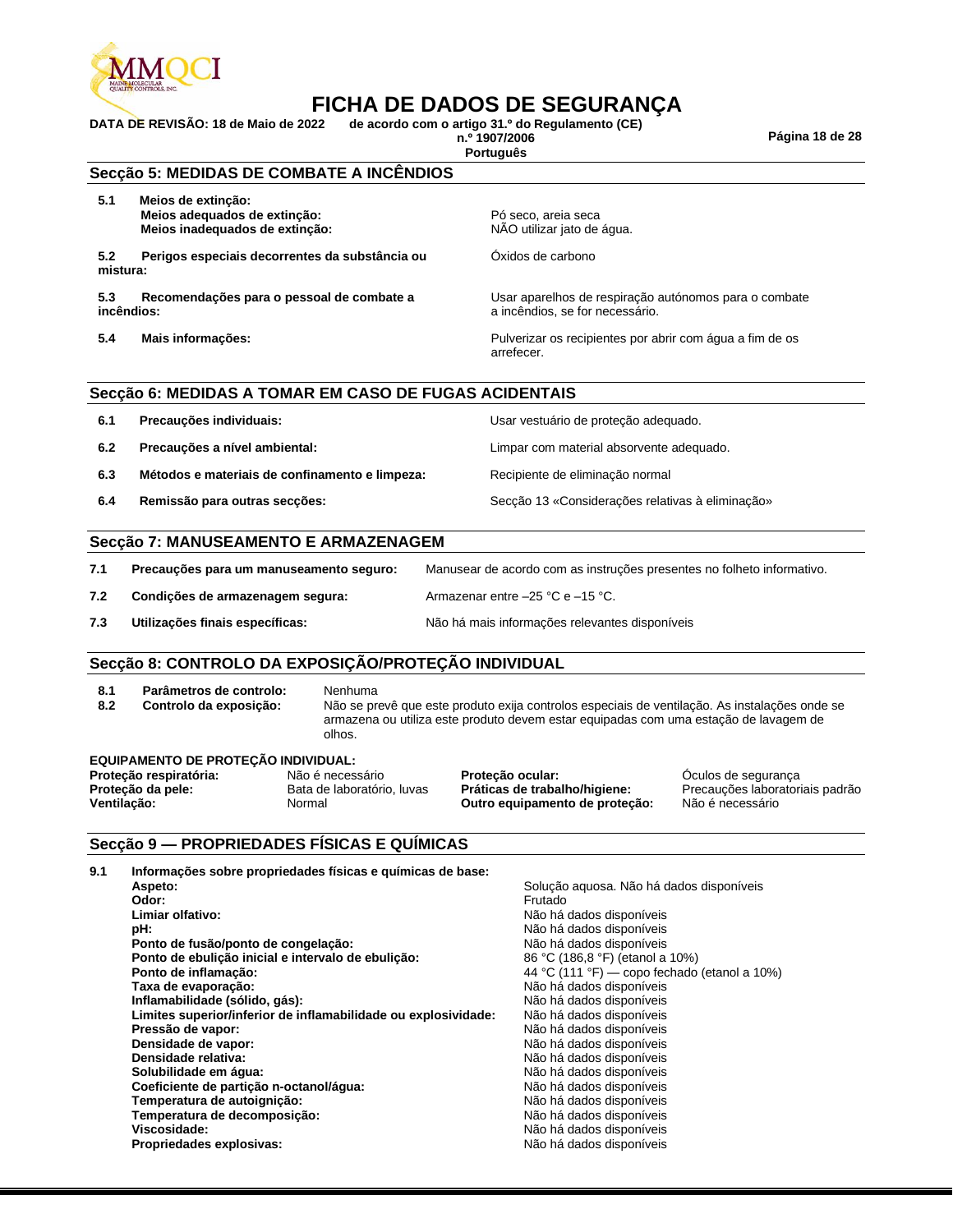

**DATA DE REVISÃO: 18 de Maio de 2022 de acordo com o artigo 31.º do Regulamento (CE)** 

**Português**

**n.º 1907/2006 Página 19 de 28**

Propriedades comburentes: **Não há dados** disponíveis

9.2 **Outras informações: Não há dados disponíveis** 

### **Secção 10 — ESTABILIDADE E REATIVIDADE 10.1 Reatividade:** Não há mais informações relevantes disponíveis. **10.2 Estabilidade química/decomposição térmica/condições a evitar:** Não ocorre decomposição se se utilizar de acordo com as especificações. **10.3 Possibilidade de reações perigosas:** Nenhuma reação perigosa conhecida. **10.4 Condições a evitar:** Não há mais informações relevantes disponíveis. **10.5 Materiais incompatíveis:** Não há mais informações relevantes disponíveis. **10.6 Produtos de decomposição perigosos:** Nenhum produto de decomposição perigoso conhecido.

#### **Secção 11 — INFORMAÇÃO TOXICOLÓGICA**

| 11.1 | Informações sobre os efeitos toxicológicos:<br>Toxicidade aguda:                                                                                         | Com base nos dados disponíveis, não se satisfazem os critérios de classificação.                                                                                                                                                                         |  |  |  |  |
|------|----------------------------------------------------------------------------------------------------------------------------------------------------------|----------------------------------------------------------------------------------------------------------------------------------------------------------------------------------------------------------------------------------------------------------|--|--|--|--|
| 11.2 | Efeito de irritabilidade primário:<br>Corrosão/irritação cutânea:<br>Lesões oculares graves/irritação ocular:<br>Sensibilização respiratória ou cutânea: | Com base nos dados disponíveis, não se satisfazem os critérios de classificação.<br>Com base nos dados disponíveis, não se satisfazem os critérios de classificação.<br>Com base nos dados disponíveis, não se satisfazem os critérios de classificação. |  |  |  |  |
| 11.3 | Efeitos de carcinogenidade e mutagenicidade e efeitos tóxicos na reprodução:                                                                             |                                                                                                                                                                                                                                                          |  |  |  |  |
|      |                                                                                                                                                          | Mutagenicidade em células germinativas: Com base nos dados disponíveis, não se satisfazem os critérios de classificação.                                                                                                                                 |  |  |  |  |
|      | Carcinogenicidade:                                                                                                                                       | Com base nos dados disponíveis, não se satisfazem os critérios de classificação.                                                                                                                                                                         |  |  |  |  |
|      | Toxicidade reprodutiva:<br>toxicidade para órgãos-alvo específicos                                                                                       | Com base nos dados disponíveis, não se satisfazem os critérios de classificação.                                                                                                                                                                         |  |  |  |  |
|      | (STOT) — exposição única:<br>toxicidade para órgãos-alvo específicos                                                                                     | Com base nos dados disponíveis, não se satisfazem os critérios de classificação.                                                                                                                                                                         |  |  |  |  |
|      | (STOT) — exposição repetida:<br>Perigo de aspiração:                                                                                                     | Com base nos dados disponíveis, não se satisfazem os critérios de classificação.<br>Com base nos dados disponíveis, não se satisfazem os critérios de classificação.                                                                                     |  |  |  |  |

#### **Secção 12 — INFORMAÇÃO ECOLÓGICA**

| 12.1 | Toxicidade:<br>Toxicidade aquática:                                                         | Considerado como sendo pouco tóxico para os organismos aquáticos.                                                                                       |
|------|---------------------------------------------------------------------------------------------|---------------------------------------------------------------------------------------------------------------------------------------------------------|
| 12.2 | Persistência e degradabilidade:                                                             | Facilmente biodegradável.                                                                                                                               |
| 12.3 | Potencial de bioacumulação:                                                                 | Baixo potencial de bioacumulação.                                                                                                                       |
| 12.4 | Mobilidade no solo:                                                                         | Solúvel em água. Ocorrerá partição na fase aguosa. Desaparece num curto período por<br>evaporação e dissolução. Pouco absorvido por solos e sedimentos. |
| 12.5 | Resultados da avaliação PBT e mPmB:<br>PBT:<br>Não aplicável.<br>Não aplicável.<br>$mPmB$ : |                                                                                                                                                         |
| 12.6 | Outros efeitos adversos:                                                                    | Não há mais informações relevantes disponíveis.                                                                                                         |
|      |                                                                                             |                                                                                                                                                         |

#### **Secção 13: CONSIDERAÇÕES RELATIVAS À ELIMINAÇÃO**

| 13.1 | Métodos de tratamento de resíduos:                                         | Eliminar o produto não utilizado, a substância derramada e os resíduos num recipiente<br>de eliminação normal. |
|------|----------------------------------------------------------------------------|----------------------------------------------------------------------------------------------------------------|
| 13.2 | Embalagem contaminada:<br>Recomendação:<br>Produto de limpeza recomendado: | Tem de se eliminar de acordo com os regulamentos oficiais.<br>Aqua com produtos de limpeza, se for necessário. |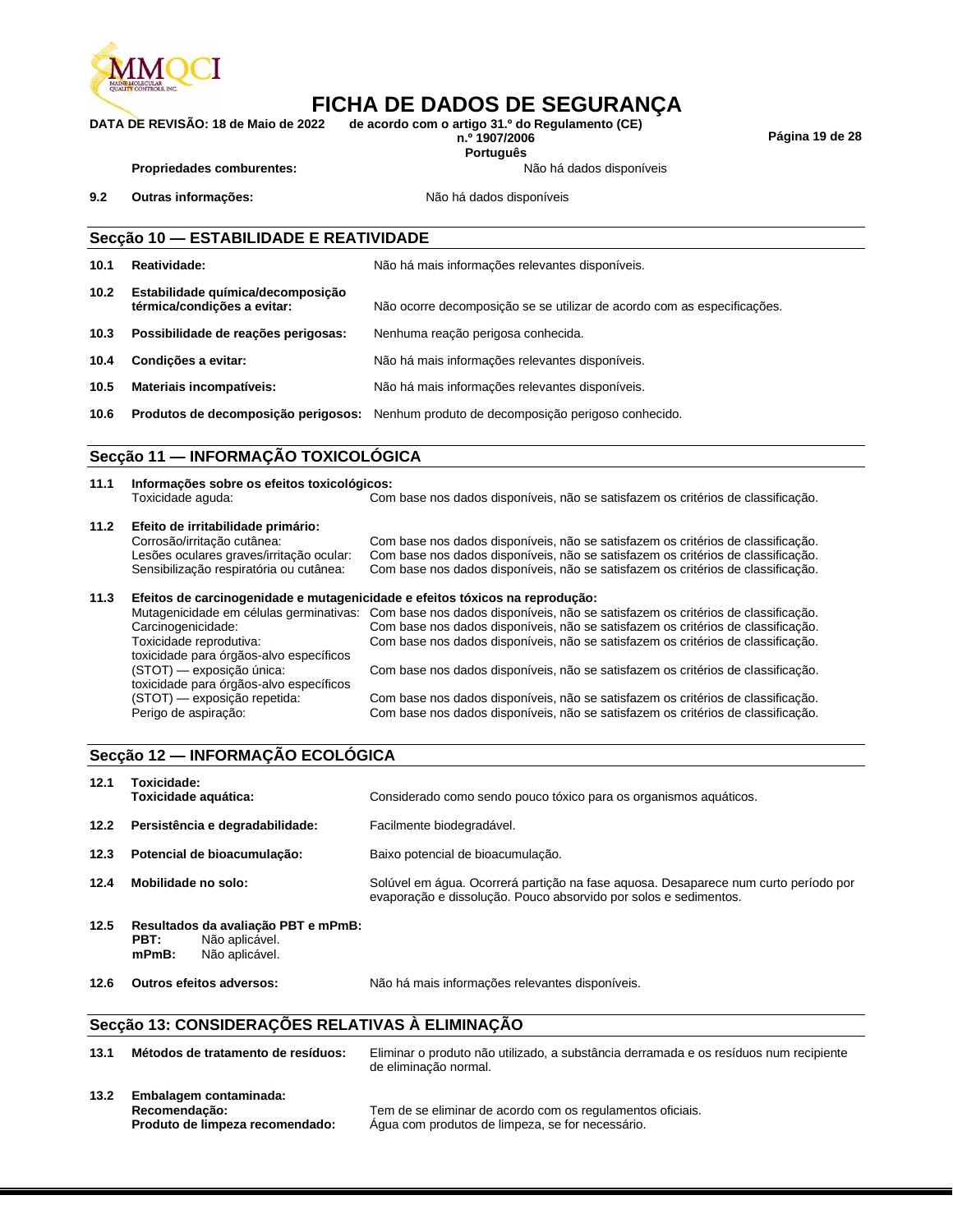

**DATA DE REVISÃO: 18 de Maio de 2022 de acordo com o artigo 31.º do Regulamento (CE)** 

**Português**

**n.º 1907/2006 Página 20 de 28**

#### **Secção 14: INFORMAÇÕES RELATIVAS AO TRANSPORTE**

| 14.1 | Número ONU:                                                                               | ADR, ADN, IMDG, IATA:        | Não regulado  |
|------|-------------------------------------------------------------------------------------------|------------------------------|---------------|
| 14.2 | Designação oficial de transporte da ONU:                                                  | ADR, ADN, IMDG, IATA:        | Não regulado  |
| 14.3 | Classes de perigo para efeitos de transporte:                                             | Classe ADR, ADN, IMDG, IATA: | Não regulado  |
| 14.4 | Grupo de embalagem:                                                                       | ADR, IMDG, IATA:             | Não regulado  |
| 14.5 | Perigos para o ambiente:                                                                  | <b>Poluente marinho:</b>     | Não           |
| 14.6 | Precauções especiais para o utilizador:                                                   |                              | Não aplicável |
| 14.7 | Transporte a granel em conformidade com o<br>anexo II da Convenção Marpol e o Código IBC: |                              | Não aplicável |

#### **Secção 15: INFORMAÇÃO SOBRE REGULAMENTAÇÃO**

| 15.1 | Diretiva 2012/18/UE:                                     |                                                    | Regulamentação/legislação específica para a substância ou mistura em matéria de saúde, segurança e ambiente: |  |
|------|----------------------------------------------------------|----------------------------------------------------|--------------------------------------------------------------------------------------------------------------|--|
|      | Substâncias designadas perigosas — ANEXO I:              |                                                    | Nenhum dos componentes se encontra listado.                                                                  |  |
|      | Regulamentos nacionais:<br>Classe de perigo para a água: |                                                    | Classe de perigo para a água 1 (autoavaliação): ligeiramente perigoso para a água.                           |  |
| 15.2 | Avaliação da segurança guímica:                          | Não se efetuou uma avaliação da segurança guímica. |                                                                                                              |  |

| <b>Nome</b>               | N.º CE    | N.º de índice | N.º CAS | %  | Classificação                                                                        | Rotulagem       |
|---------------------------|-----------|---------------|---------|----|--------------------------------------------------------------------------------------|-----------------|
| auímico                   |           |               |         |    | Símbolo                                                                              | <b>Frases R</b> |
| Alcool etílico            | 200-578-6 | 603-002-00-5  | 64-17-5 | 10 | <b>Nenhuma</b>                                                                       | <b>Nenhuma</b>  |
| Dronaeta 65 da Califórnia |           |               |         |    | Este produto pão contóm nonhuma substância prosente na lista de agentes cancerígones |                 |

**Proposta 65 da Califórnia:** Este produto não contém nenhuma substância presente na lista de agentes cancerígenos conhecidos ou potenciais da Califórnia.

**Avaliação da segurança química:** Respeitar as normas gerais de segurança laboratorial ao manusear produtos químicos.

#### **Secção 16: OUTRAS INFORMAÇÕES**

FDS preparada por: MMQCI<br>Data de preparação: Maio de 2022 Data de preparação:

Declaração de exoneração de responsabilidade: As informações contidas nesta FDS são fornecidas apenas para orientação. A FDS foi cuidadosamente preparada com base em referências e testes que se acredita serem fiáveis. Contudo, a MMQCI não garante a exatidão e completude dos dados. Qualquer utilização dos dados tem de estar em conformidade com os regulamentos federais, estatais e locais aplicáveis.

#### *Abreviaturas e acrónimos:*

*ADR: Accord européen sur le transport des marchandises dangereuses par Route (Acordo Europeu relativo ao Transporte Internacional de Mercadorias Perigosas por Estrada) IMDG: Código Marítimo Internacional para o Transporte de Mercadorias Perigosas IATA: Associação Internacional de Transporte Aéreo GHS: Sistema Globalmente Harmonizado de Classificação e Rotulagem de Produtos Químicos EINECS: Inventário Europeu das Substâncias Químicas Existentes no Mercado ELINCS: Lista Europeia de Substâncias Químicas Notificadas CAS: Chemical Abstracts Service (divisão da American Chemical Society [Sociedade Americana de Química]) PBT: substância Persistente, Bioacumulável e Tóxica muito Persistente e muito Bioacumulável*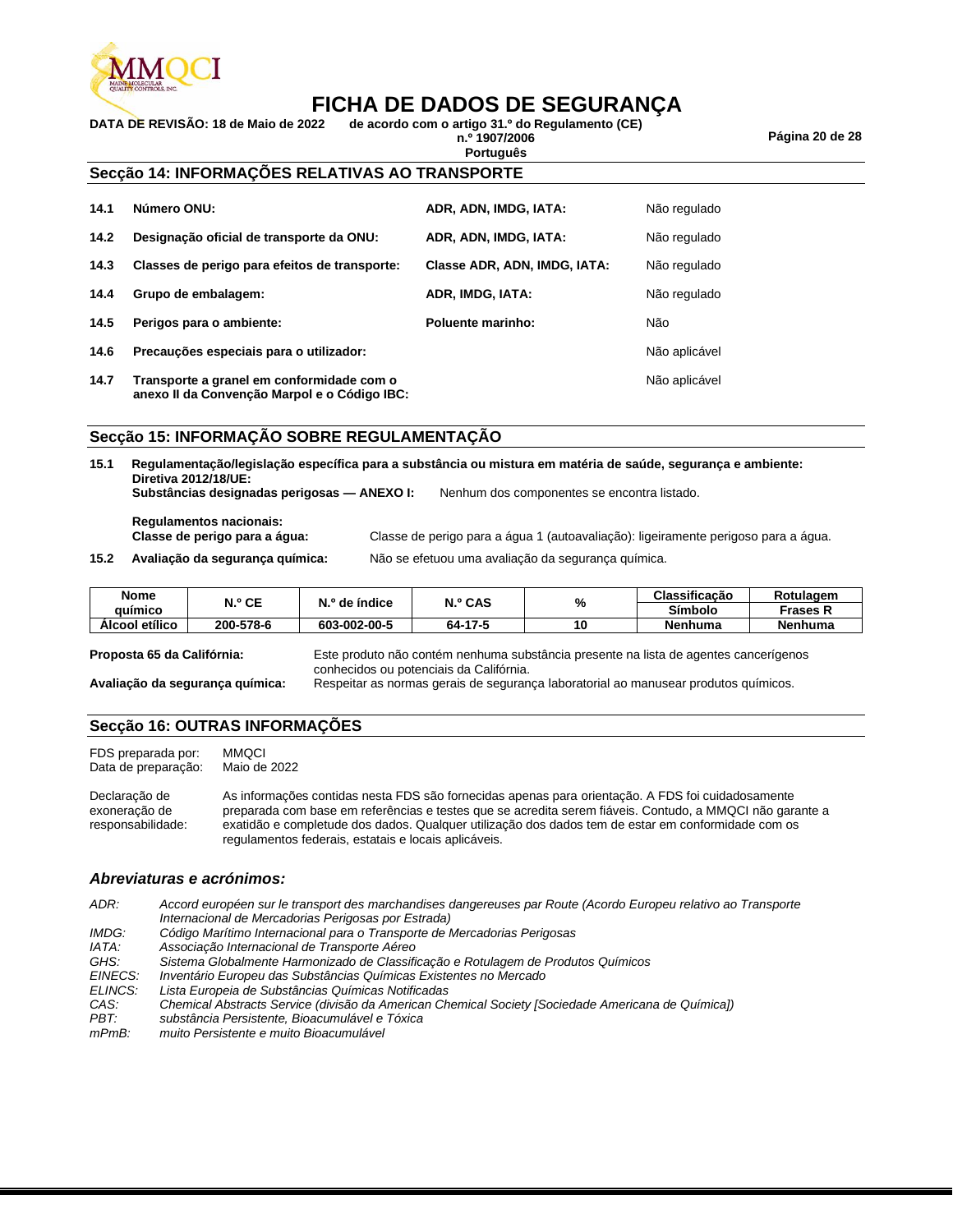

# **FICHA DE DATOS DE SEGURIDAD**<br>2022 según 1907/2006/CE, artículo 31

**FECHA DE REVISIÓN: 18 de Mayo de 2022 según 1907/2006/CE, artículo 31**

**Español Página 21 de 28**

#### **Sección 1: IDENTIFICACIÓN DE LA SUSTANCIA/MEZCLA Y DE LA SOCIEDAD/EMPRESA**

- **1.1 Identificador del producto** FilmArray<sup>®</sup> GI Control Panel M238 **Número de artículo:** M238
- **1.2** Usos pertinentes identificados de la sustancia o mezcla y usos desaconsejados: Sector de uso SU20 Servicios sanitarios Aplicación de la sustancia/mezcla
- **1.3** FilmArray® GI Control Panel M238 está indicado para su uso *in vitro* como control de calidad para supervisar la detección e identificación de diversos patógenos digestivos realizada por el ensayo FilmArray® Gastrointestinal (GI) Panel en el instrumento FilmArray® .

| DATOS DEL PROVEEDOR DE LA FICHA DE DATOS DE SEGURIDAD. FABRICANTE/PROVEEDOR: |                                   |                              |
|------------------------------------------------------------------------------|-----------------------------------|------------------------------|
| Maine Molecular Quality Controls, Inc (MMQCI)                                | Número de teléfono del fabricante | Número de fax del fabricante |
| 23 Mill Brook Rd                                                             | 207-885-1072                      | 207-885-1079                 |
| Saco, Maine 04072 (EE. UU.)                                                  |                                   |                              |
| Correo electrónico: info@mmgci.com                                           |                                   |                              |
| www.mmgci.com                                                                |                                   |                              |

**1.4 Número de teléfono de emergencia:** 207-885-1072 (EST 8:30-17:00)

#### **Sección 2: IDENTIFICACIÓN DE LOS PELIGROS**

- **2.1 Clasificación de la sustancia o mezcla:** No procede **Clasificación según el Reglamento (CE) n.º 1272/2008:** No procede **2.2 Elementos de etiquetado:**
- **Etiquetado según el Reglamento (CE) n.º 1272/2008:** No procede<br>**Pictogramas de peligro:** No procede Pictogramas de peligro: Palabra de advertencia: No procede **Indicaciones de peligro:** No procede
- **2.3 Otros peligros: Resultados de la valoración PBT y mPmB: PBT:** No procede<br> **mPmB:** No procede No procede

Este producto no se considera inflamable en condiciones ordinarias de laboratorio según los estudios realizados por MMQCI.

#### **Sección 3: COMPOSICIÓN/INFORMACIÓN SOBRE LOS INGREDIENTES**

#### **3.1 Caracterización química: Mezclas**

| Nombre químico  | N.º CE    | $No$ índice  | N.º CAS | %  | Clasificación  | Etiquetado     |
|-----------------|-----------|--------------|---------|----|----------------|----------------|
|                 |           |              |         |    | Símbolo        | Frases R       |
| Alcohol etílico | 200-578-6 | 603-002-00-5 | 64-17-5 | 10 | <b>Ninguna</b> | <b>Ninguna</b> |

#### **Sección 4: MEDIDAS DE PRIMEROS AUXILIOS**

| 4.1 Descripción de las medidas de primeros auxilios: |                                                                              |  |
|------------------------------------------------------|------------------------------------------------------------------------------|--|
| Información general:                                 | No se requieren medidas especiales.                                          |  |
| En caso de inhalación:                               | Suministrar aire fresco; consultar al médico en caso de molestias.           |  |
| En caso de contacto con la piel:                     | Por regla general, el producto no irrita la piel.                            |  |
| En caso de contacto con los ojos:                    | Limpiar el ojo abierto durante varios minutos con aqua corriente.            |  |
| En caso de ingestión:                                | Enjuagar la boca con agua. Buscar atención médica y un seguimiento adecuado. |  |
|                                                      |                                                                              |  |

**4.2 Principales síntomas y efectos, agudos y retardados:** Irritación ocular

**4.3 Indicación de toda atención médica y de los tratamientos especiales** 

No se dispone de más información pertinente.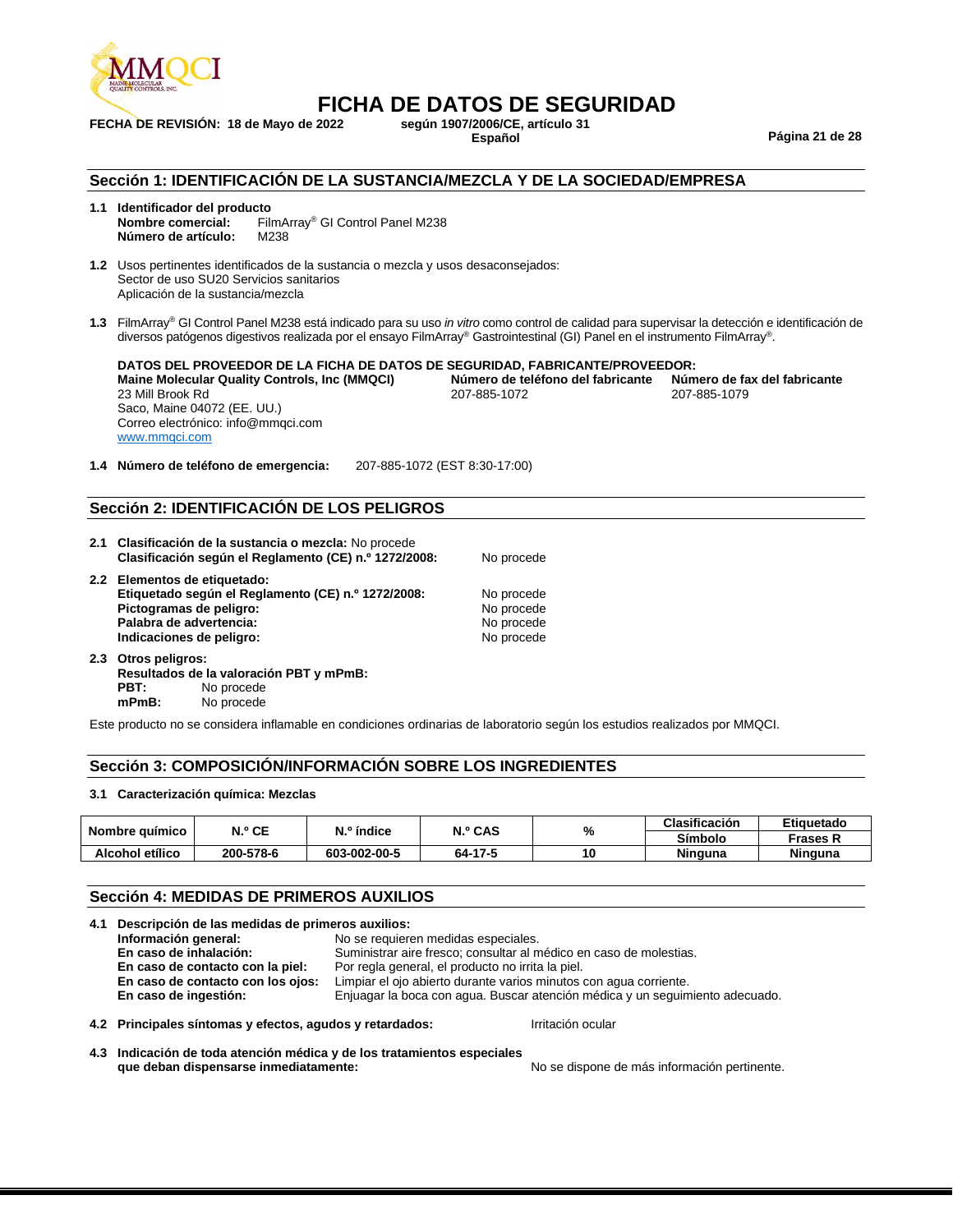

# **FICHA DE DATOS DE SEGURIDAD**<br>2022 según 1907/2006/CE, artículo 31

**FECHA DE REVISIÓN: 18 de Mayo de 2022 según 1907/2006/CE, artículo 31**

**Español Página 22 de 28**

#### **Sección 5: MEDIDAS DE LUCHA CONTRA INCENDIOS**

| 5.1 | Medios de extinción:<br>Medios de extinción adecuados:<br>Medios de extinción inadecuados: | Polvo seco, arena seca<br>NO utilizar chorros de aqua.                                     |
|-----|--------------------------------------------------------------------------------------------|--------------------------------------------------------------------------------------------|
| 5.2 | Peligros especiales derivados de la sustancia o la mezcla: Óxidos de carbono               |                                                                                            |
| 5.3 | Recomendaciones para los bomberos:                                                         | Llevar un equipo de respiración autónomo para la lucha contra el<br>fuego si es necesario. |
| 5.4 | Más información:                                                                           | Utilizar agua pulverizada para enfriar los contenedores no abiertos.                       |

#### **Sección 6: MEDIDAS EN CASO DE VERTIDO ACCIDENTAL**

| 6.1 | Precauciones personales:                     | Llevar ropa de protección adecuada.          |
|-----|----------------------------------------------|----------------------------------------------|
| 6.2 | Precauciones relativas al medio ambiente:    | Limpiar con un material absorbente adecuado. |
| 6.3 | Métodos y material de contención y limpieza: | Contenedor adecuado para la eliminación      |
| 6.4 | Referencia a otras secciones:                | Sección 13 Eliminación                       |

#### **Sección 7: MANIPULACIÓN Y ALMACENAMIENTO**

| 7.1 | Precauciones para una manipulación segura: | Manipular según las instrucciones del prospecto.       |
|-----|--------------------------------------------|--------------------------------------------------------|
| 7.2 | Condiciones de almacenamiento seguro:      | Conservar a una temperatura entre $-25$ °C y $-15$ °C. |
| 7.3 | Usos finales específicos:                  | No se dispone de más información pertinente.           |

#### **Sección 8: CONTROLES DE EXPOSICIÓN/PROTECCIÓN INDIVIDUAL**

- **8.1 Valores límite de exposición:** Ninguna
- 

**8.2 Controles de exposición:** No se espera que este producto requiera controles especiales de ventilación. Las instalaciones que almacenan o utilizan este producto deben estar equipadas con una estación de lavado de ojos.

#### **EQUIPO DE PROTECCIÓN INDIVIDUAL:**

| Protección respiratoria: | No se requiere               | Protección de los ojos:       | Gafas de seguridad                   |
|--------------------------|------------------------------|-------------------------------|--------------------------------------|
| Protección de la piel:   | Bata de laboratorio, guantes | Prácticas de trabajo/higiene: | Precauciones estándar de laboratorio |
| Ventilación:             | Normal                       | Otros equipos de protección:  | No se requiere                       |

#### **Sección 9: PROPIEDADES FÍSICAS Y QUÍMICAS**

| 9.1 | Información sobre propiedades físicas y químicas básicas:                            |                                                |
|-----|--------------------------------------------------------------------------------------|------------------------------------------------|
|     | Aspecto:                                                                             | Solución acuosa No hay datos disponibles       |
|     | Olor:                                                                                | Afrutado                                       |
|     | Umbral olfativo:                                                                     | No hay datos disponibles                       |
|     | pH:                                                                                  | No hay datos disponibles                       |
|     | Punto de fusión/punto de congelación:                                                | No hay datos disponibles                       |
|     | Punto inicial de ebullición e intervalo de ebullición:                               | 86 °C (186,8 °F) (10 % de etanol)              |
|     | Punto de inflamación:                                                                | 44 °C (111 °F) - vaso cerrado (10 % de etanol) |
|     | Tasa de evaporación:                                                                 | No hay datos disponibles                       |
|     | Inflamabilidad (sólido, gas):                                                        | No hay datos disponibles                       |
|     | Límites superior/inferior de inflamabilidad o explosividad: No hay datos disponibles |                                                |
|     | Presión de vapor:                                                                    | No hay datos disponibles                       |
|     | Densidad de vapor:                                                                   | No hay datos disponibles                       |
|     | Densidad relativa:                                                                   | No hay datos disponibles                       |
|     | Solubilidad en agua:                                                                 | No hay datos disponibles                       |
|     | Coeficiente de reparto: n-octanol/agua:                                              | No hay datos disponibles                       |
|     | Temperatura de autoinflamación:                                                      | No hay datos disponibles                       |
|     | Temperatura de descomposición:                                                       | No hay datos disponibles                       |
|     | Viscosidad:                                                                          | No hay datos disponibles                       |
|     | Propiedades explosivas:                                                              | No hay datos disponibles                       |
|     | <b>Propiedades comburentes:</b>                                                      | No hay datos disponibles                       |
|     |                                                                                      |                                                |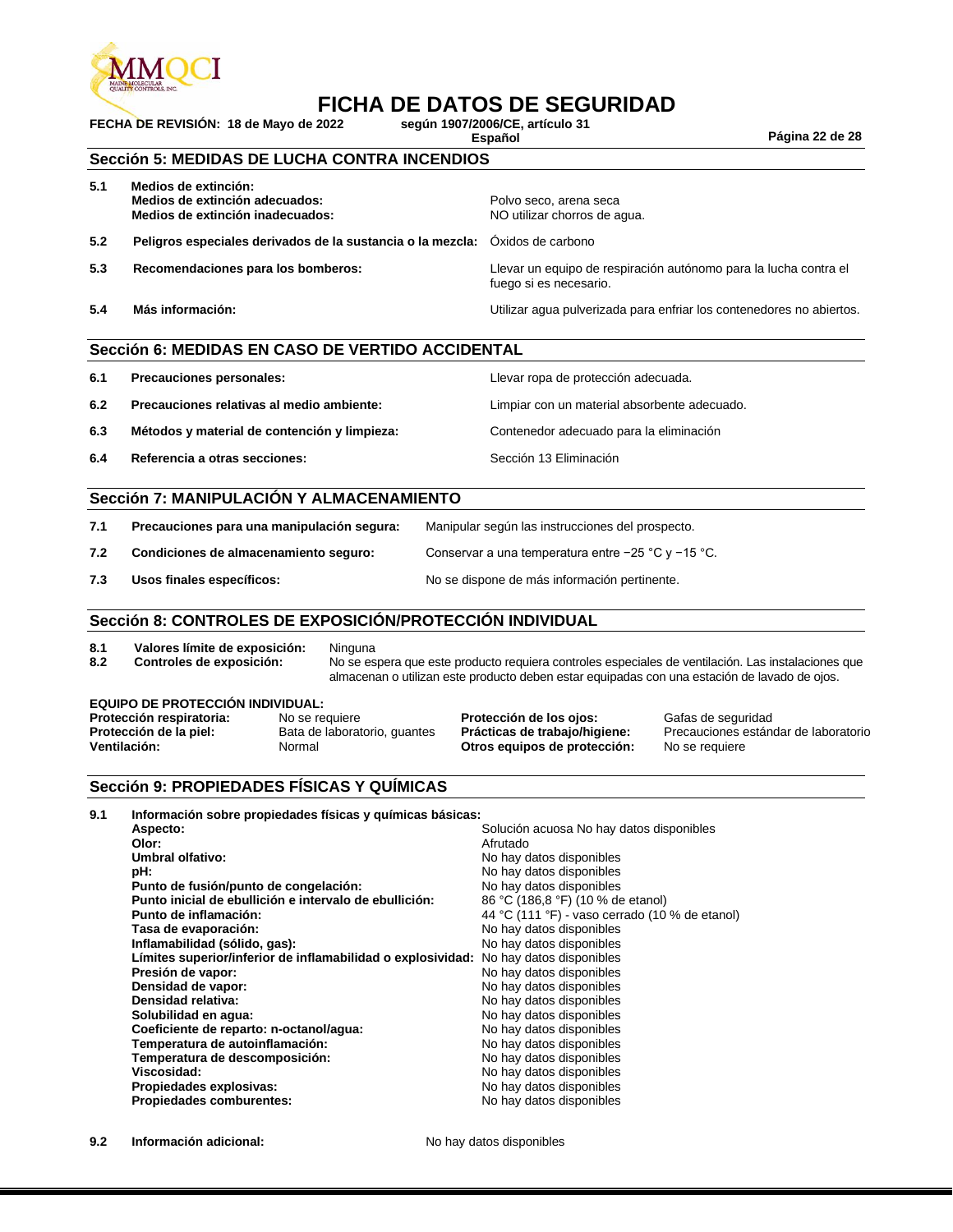

# **FICHA DE DATOS DE SEGURIDAD**<br>2022 según 1907/2006/CE, artículo 31

**FECHA DE REVISIÓN: 18 de Mayo de 2022 según 1907/2006/CE, artículo 31**

**Español Página 23 de 28**

|                   | Sección 10: ESTABILIDAD Y REACTIVIDAD                                         |                                                            |  |
|-------------------|-------------------------------------------------------------------------------|------------------------------------------------------------|--|
| 10.1              | Reactividad:                                                                  | No se dispone de más información pertinente.               |  |
| 10.2 <sub>1</sub> | Estabilidad química Descomposición<br>térmica/condiciones que deben evitarse: | No se descompone si se utiliza según las especificaciones. |  |
| 10.3              | Posibilidad de reacciones peligrosas:                                         | No se conocen reacciones peligrosas.                       |  |
| 10.4              | Condiciones que deben evitarse:                                               | No se dispone de más información pertinente.               |  |
| 10.5              | <b>Materiales incompatibles:</b>                                              | No se dispone de más información pertinente.               |  |
| 10.6              | Productos de descomposición peligrosos:                                       | No se conocen productos de descomposición peligrosos.      |  |
|                   |                                                                               |                                                            |  |

#### **Sección 11: INFORMACIÓN TOXICOLÓGICA**

| 11.1 | Información sobre los efectos toxicológicos:<br>Toxicidad aguda:                                                                          | Según los datos disponibles, no se cumplen los criterios de clasificación.                                                                                                                                                             |
|------|-------------------------------------------------------------------------------------------------------------------------------------------|----------------------------------------------------------------------------------------------------------------------------------------------------------------------------------------------------------------------------------------|
| 11.2 | Efecto irritante primario:<br>Corrosión/irritación cutánea:<br>Lesión/irritación ocular grave:<br>Sensibilización respiratoria o cutánea: | Según los datos disponibles, no se cumplen los criterios de clasificación.<br>Según los datos disponibles, no se cumplen los criterios de clasificación.<br>Según los datos disponibles, no se cumplen los criterios de clasificación. |
| 11.3 |                                                                                                                                           | Efectos CMR (carcinogenicidad, mutagenicidad y toxicidad para la reproducción):                                                                                                                                                        |
|      | Mutagenicidad en células germinales:                                                                                                      | Según los datos disponibles, no se cumplen los criterios de clasificación.                                                                                                                                                             |
|      | Carcinogenicidad:                                                                                                                         | Según los datos disponibles, no se cumplen los criterios de clasificación.                                                                                                                                                             |
|      | Toxicidad para la reproducción:                                                                                                           | Según los datos disponibles, no se cumplen los criterios de clasificación.                                                                                                                                                             |
|      | Toxicidad específica en determinados                                                                                                      |                                                                                                                                                                                                                                        |
|      | órganos (STOT) - exposición única:                                                                                                        | Según los datos disponibles, no se cumplen los criterios de clasificación.                                                                                                                                                             |
|      | Toxicidad específica en determinados                                                                                                      |                                                                                                                                                                                                                                        |
|      | órganos (STOT) - exposición repetida:                                                                                                     | Según los datos disponibles, no se cumplen los criterios de clasificación.                                                                                                                                                             |
|      | Peligro de aspiración:                                                                                                                    | Según los datos disponibles, no se cumplen los criterios de clasificación.                                                                                                                                                             |

#### **Sección 12: INFORMACIÓN ECOLÓGICA**

| 12.1 | Toxicidad:<br><b>Toxicidad acuática:</b>                                                  | Se considera que tiene una baja toxicidad para los organismos acuáticos.                                                                                  |
|------|-------------------------------------------------------------------------------------------|-----------------------------------------------------------------------------------------------------------------------------------------------------------|
| 12.2 | Persistencia y degradabilidad:                                                            | Fácilmente biodegradable.                                                                                                                                 |
| 12.3 | Potencial de bioacumulación:                                                              | Bajo potencial de bioacumulación.                                                                                                                         |
| 12.4 | Movilidad en el suelo:                                                                    | Soluble en agua, reparto en fase acuosa. Desaparece en un corto periodo de tiempo por<br>evaporación y disolución. Se absorbe mal en suelos y sedimentos. |
| 12.5 | Resultados de la valoración PBT y mPmB:<br>PBT:<br>No procede.<br>$mPmB$ :<br>No procede. |                                                                                                                                                           |
| 12.6 | Otros efectos adversos:                                                                   | No se dispone de más información pertinente.                                                                                                              |

#### **Sección 13: CONSIDERACIONES RELATIVAS A LA ELIMINACIÓN**

| 13.1 |                            | Métodos para el tratamiento de residuos: Deseche el producto no utilizado, la sustancia derramada y los residuos en el<br>contenedor de basura normal. |
|------|----------------------------|--------------------------------------------------------------------------------------------------------------------------------------------------------|
|      | 13.2 Envasos contaminados: |                                                                                                                                                        |

**13.2 Envases contaminados: Recomendación:** Eliminar de acuerdo con la normativa oficial.

Agua, si es necesario con productos de limpieza.

#### **Sección 14: INFORMACIÓN RELATIVA AL TRANSPORTE**

**14.1 Número de las Naciones Unidas: ADR, ADN, IMDG, IATA:** No regulado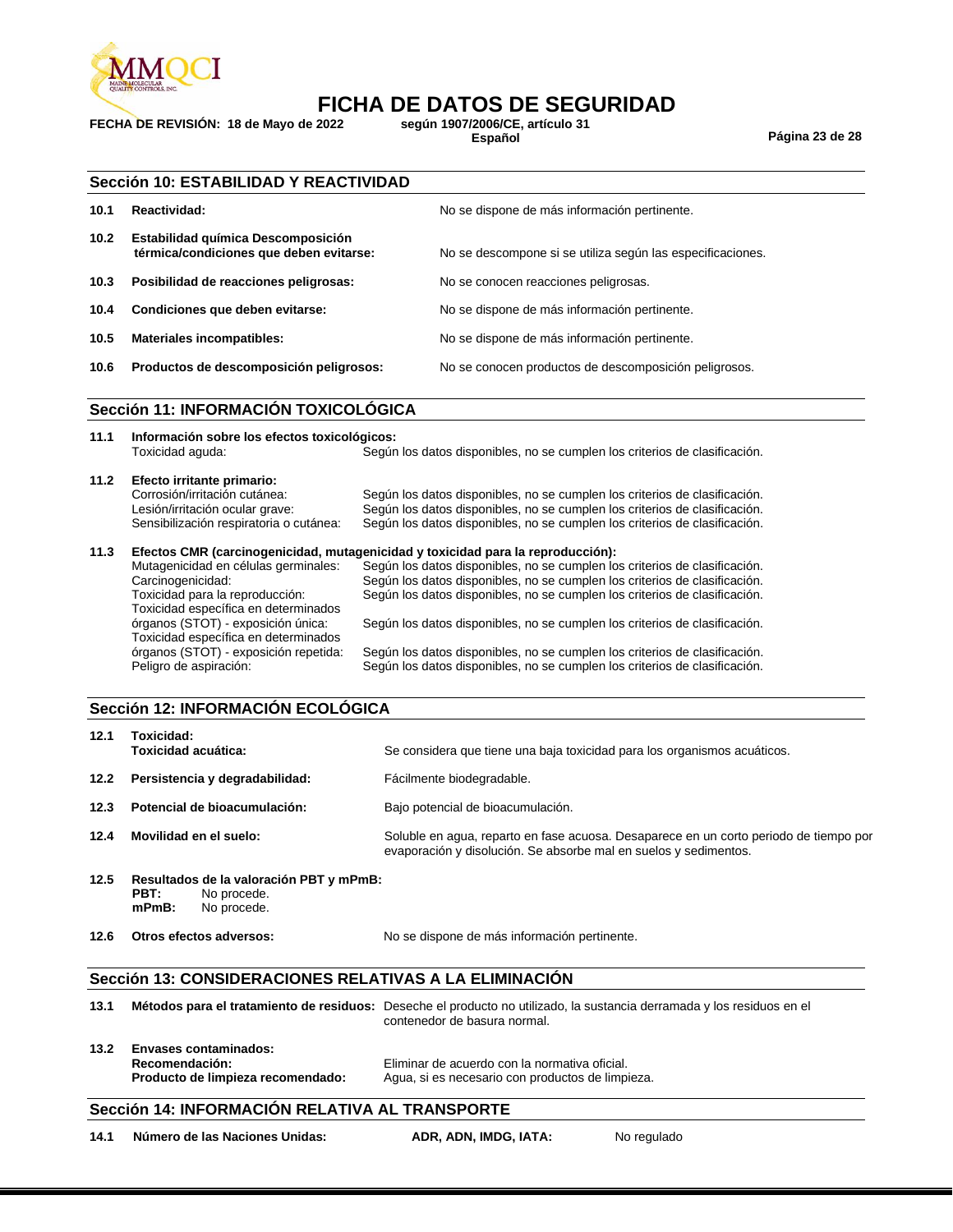

### **FICHA DE DATOS DE SEGURIDAD**

|      | FECHA DE REVISION: 18 de Mayo de 2022                                       | según 1907/2006/CE, artículo 31<br>Español |             | Página 24 de 28 |
|------|-----------------------------------------------------------------------------|--------------------------------------------|-------------|-----------------|
| 14.2 | Designación oficial de transporte de las<br><b>Naciones Unidas:</b>         | ADR, ADN, IMDG, IATA:                      | No regulado |                 |
| 14.3 | Clase(s) de peligro para el transporte:                                     | Clase ADR, ADN, IMDG, IATA:                | No regulado |                 |
| 14.4 | Grupo de embalaje:                                                          | ADR, IMDG, IATA:                           | No regulado |                 |
| 14.5 | Peligros para el medio ambiente:                                            | Contaminante marino:                       | No          |                 |
| 14.6 | Precauciones particulares para el usuario:                                  |                                            | No procede  |                 |
| 14.7 | Transporte a granel según el Anexo II del Convenio Marpol y del Código IBC: |                                            | No procede  |                 |

#### **Sección 15: INFORMACIÓN REGLAMENTARIA**

**15.1 Reglamentación y legislación en materia de seguridad, salud y medio ambiente específicas para la sustancia o la mezcla: Directiva 2012/18/UE: Sustancias peligrosas designadas - ANEXO I:** Ninguno de los ingredientes aparece en la lista.

**Normativa nacional:**

**Clase de peligro para el agua:** Clase de peligro para el agua 1 (autoclasificación): ligeramente peligroso para el agua.

**15.2 Evaluación de la seguridad química:** No se ha llevado a cabo ninguna evaluación de la seguridad química.

| Nombre          | N.º CE    | N.º índice   | N.º CAS | %  | Clasificación  | Etiquetado |
|-----------------|-----------|--------------|---------|----|----------------|------------|
| auimico         |           |              |         |    | Símbolo        | Frases R   |
| Alcohol etílico | 200-578-6 | 603-002-00-5 | 64-17-5 | 10 | <b>Ninguna</b> | Ninguna    |

**Propuesta 65 de California:** Este producto no contiene ninguna sustancia incluida en la lista de California de posibles carcinógenos o carcinógenos conocidos.

**Evaluación de la seguridad química:** Respete las normas generales de seguridad del laboratorio al manipular productos químicos.

#### **Sección 16: OTRA INFORMACIÓN**

FDS preparada por: MMQCI Fecha de preparación: Mayo de 2022

Descargo de responsabilidad: La información contenida en esta FDS se proporciona solo para uso a modo de guía. La FDS se ha preparado cuidadosamente a partir de referencias y pruebas que se consideran fiables; sin embargo, MMQCI no garantiza la exactitud e integridad de los datos. Cualquier uso de los datos debe seguir la normativa federal, estatal y local aplicable.

#### *Abreviaturas y acrónimos:*

*ADR: Accord européen sur le transport des marchandises dangereuses par Route (Acuerdo europeo relativo al transporte internacional de mercancías peligrosas por carretera)*

- *IMDG: Código marítimo internacional de mercancías peligrosas*
- *IATA: Asociación Internacional de Transporte Aéreo*
- *SGA: Sistema Globalmente Armonizado de clasificación y etiquetado de productos químicos*
- *EINECS: Inventario europeo de sustancias químicas comerciales existentes*
- *ELINCS: Lista europea de sustancias químicas notificadas*
- *CAS: Servicio de resúmenes químicos (división de la American Chemical Society)*
- *PBT: Persistente, Bioacumulable y Tóxico*
- *mPmB: Muy persistente y muy bioacumulable*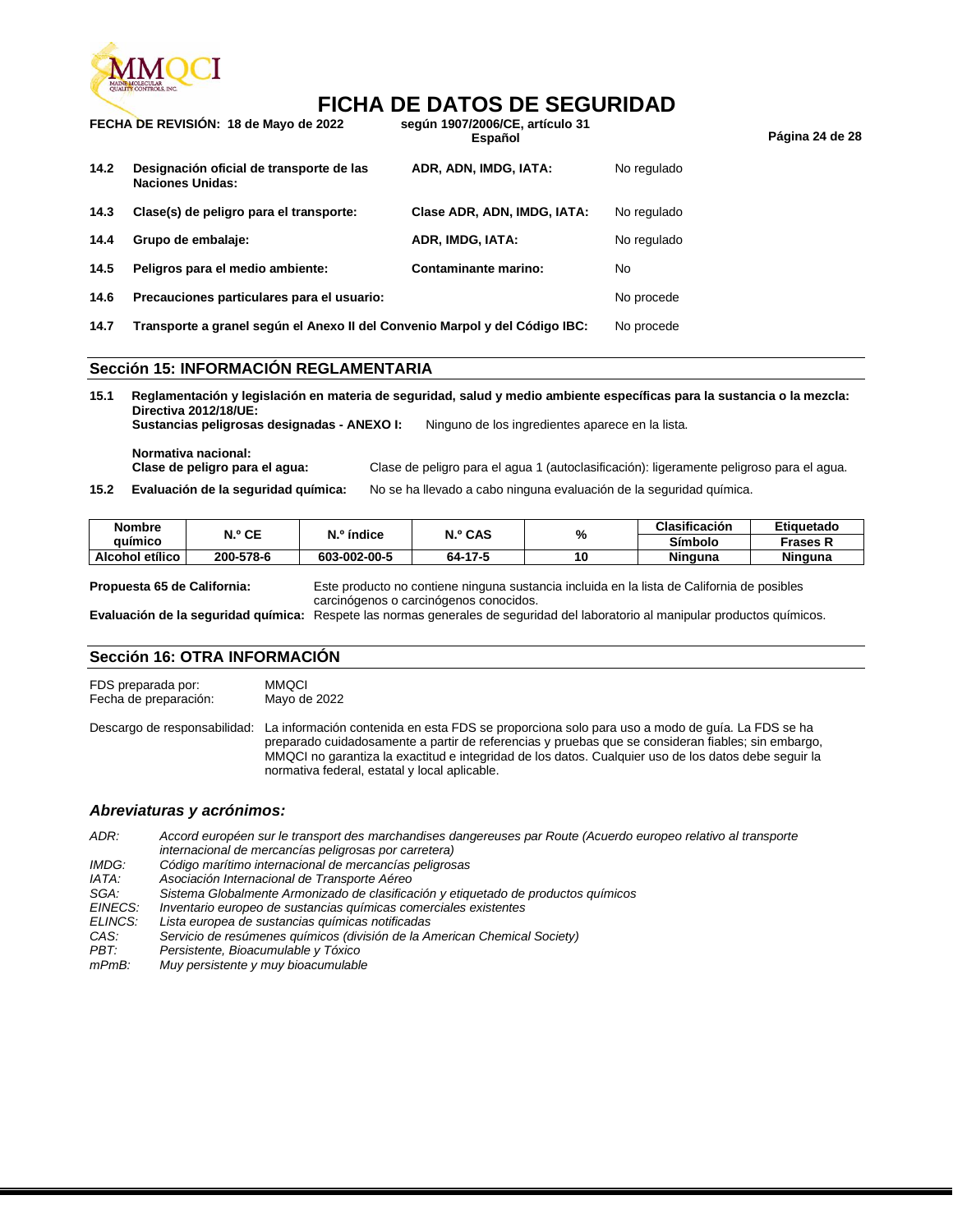

**HERZIENINGSDATUM: 18 Mei 2022 volgens 1907/2006/EG, Artikel 31**

## **VEILIGHEIDSINFORMATIEBLAD**<br>volgens 1907/2006/EG. Artikel 31

**Nederlands Pagina 25 van 28**

#### **Sectie 1: IDENTIFICATIE VAN DE STOF OF HET MENGSEL EN VAN DE VENNOOTSCHAP/ONDERNEMING**

**1.1 Productidentificatiecode Handelsnaam:** FilmArray® GI Control Panel M238 Artikelnummer:

**1.2** Relevant geïdentificeerd gebruik van de stof of het mengsel en ontraden gebruik: Gebruikssector SU20 Gezondheidsdiensten Toepassing van de stof of het mengsel

**1.3** Het FilmArray® GI Control Panel M238 is bedoeld voor *in-vitro* gebruik als kwaliteitscontrole om de detectie en identificatie van meerdere gastro-intestinale pathogenen zoals uitgevoerd door de FilmArray® Gastrointestinal (GI) Panel-assay op het FilmArray® -instrument te volgen.

**GEGEVENS OVER DE VERSTREKKER VAN HET VEILIGHEIDSINFORMATIEBLAD, FABRIKANT/LEVERANCIER: Maine Molecular Quality Controls, Inc (MMQCI)** 23 Mill Brook Rd Saco, Maine 04072 (USA) E-mail: info@mmqci.com [www.mmqci.com](http://www.mmqci.com/) 207-885-1072 207-885-1079

**1.4 Telefoonnummer voor noodgevallen:** 207-885-1072 (EST 8:30-17:00)

#### **Sectie 2: IDENTIFICATIE VAN GEVA(A)R(EN)**

**2.1 Indeling van de stof of het mengsel:** Niet van toepassing **Indeling overeenkomstig Verordening (EG) nr. 1272/2008:** Niet van toepassing **2.2 Label-elementen:**

| Etikettering overeenkomstig Verordening (EG) nr. 1272/2008: Niet van toepassing |                     |
|---------------------------------------------------------------------------------|---------------------|
| Gevarenpictogrammen:                                                            | Niet van toepassing |
| Signaalwoord:                                                                   | Niet van toepassing |
| Gevarenaanduidingen:                                                            | Niet van toepassing |
|                                                                                 |                     |

**2.3 Andere gevaren: Resultaten van PBT- en zPzB-beoordeling:** Niet van toepassing **zPzB:** Niet van toepassing

Dit product wordt niet beschouwd als ontvlambaar onder normale laboratoriumomstandigheden, gebaseerd op studies uitgevoerd door MMQCI.

#### **Sectie 3: SAMENSTELLING/INFORMATIE OVER INGREDIËNTEN**

#### **3.1 Scheikundige karakterisering: Mengsels**

| Scheikundige        | co.       | CAS-nr.<br>Index-nr. |         | %  | Indelina | <b>Etikettering</b> |
|---------------------|-----------|----------------------|---------|----|----------|---------------------|
| naam                | EC-nr.    |                      |         |    | Symbool  | R-frasen            |
| <b>Ethvlalcohol</b> | 200-578-6 | 603-002-00-5         | 64-17-5 | 10 | Geen     | Geen                |

#### **Sectie 4: EERSTEHULPMAATREGELEN**

| 4.1 Beschrijving van de eerstehulpmaatregelen: |                                                                           |  |  |  |  |  |
|------------------------------------------------|---------------------------------------------------------------------------|--|--|--|--|--|
| Algemene informatie:                           | Geen speciale maatregelen nodig.                                          |  |  |  |  |  |
| Na inademing:                                  | Zorg voor frisse lucht; raadpleeg een arts in geval van klachten.         |  |  |  |  |  |
| Na huidcontact:                                | Over het algemeen irriteert het product de huid niet.                     |  |  |  |  |  |
| Na oogcontact:                                 | Spoel het geopende oog gedurende enkele minuten onder stromend water.     |  |  |  |  |  |
| Na het inslikken:                              | Spoel de mond met water. Zoek medische hulp en zorg voor passende nazorg. |  |  |  |  |  |
|                                                |                                                                           |  |  |  |  |  |

**4.2 Belangrijkste symptomen en effecten, zowel acuut als vertraagd:** Oogirritatie

**4.3 Indicatie van onmiddellijke medische aandacht en speciale vereiste behandeling:** Geen verdere relevante informatie beschikbaar.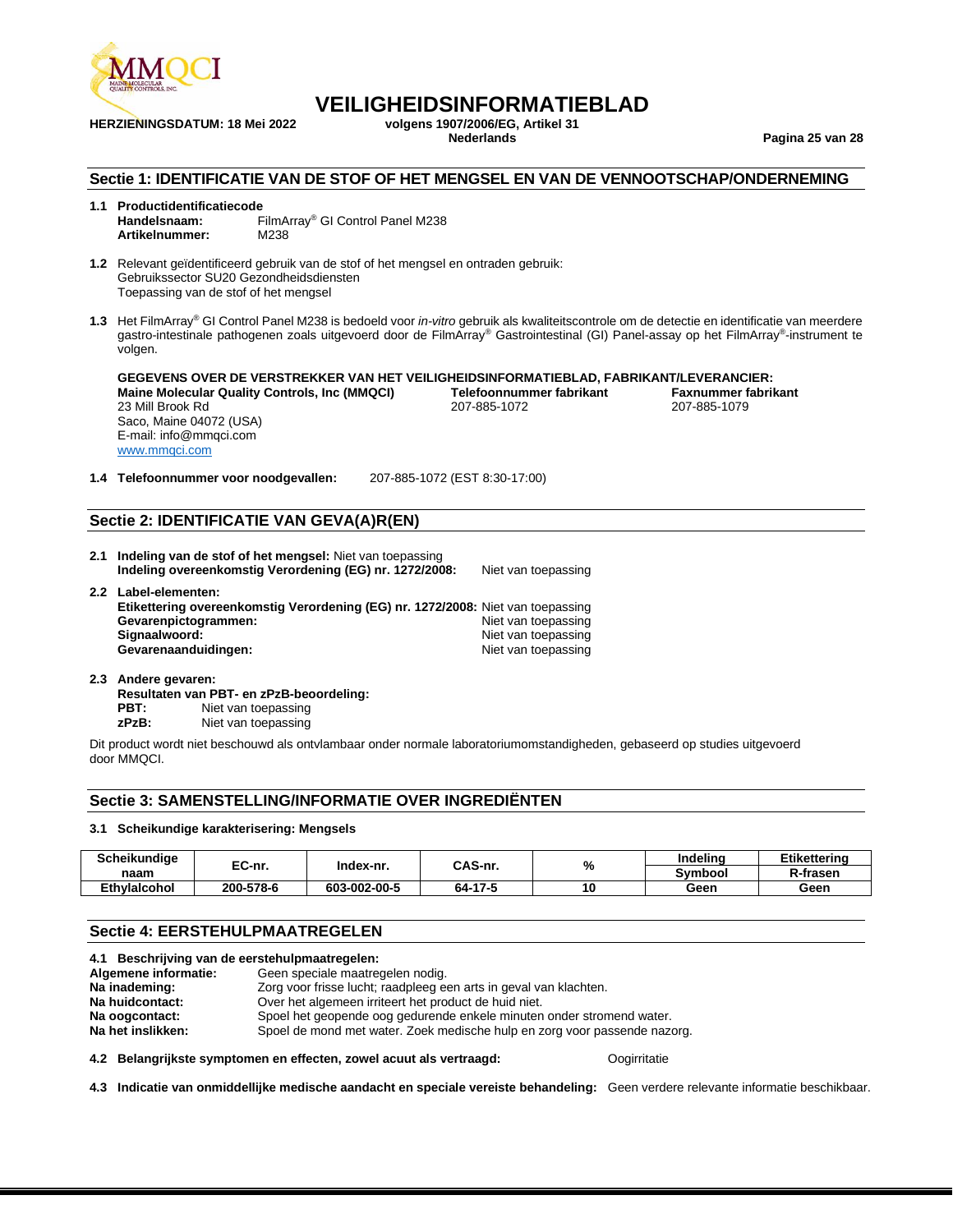

## **VEILIGHEIDSINFORMATIEBLAD**<br>volgens 1907/2006/EG. Artikel 31

**HERZIENINGSDATUM: 18 Mei 2022 volgens 1907/2006/EG, Artikel 31**

**Nederlands Pagina 26 van 28**

#### **Sectie 5: BRANDBESTRIJDINGSMAATREGELEN**

| 5.1 | <b>Blusmiddelen:</b>      |  |  |  |
|-----|---------------------------|--|--|--|
|     | <b>Geschikte blusmidd</b> |  |  |  |

- **Ongeschikte blusmiddelen:**
- **5.2 Speciale gevaren die door de stof of het mengsel worden veroorzaakt:** Koolstofoxiden
- 
- 

**Geschikte blusmiddelen:** Droog poeder, Droog zand

**5.3 Advies voor brandweerlieden:** Draag indien nodig onafhankelijke ademhalingsapparatuur voor brandbestrijding.

**5.4 Verdere informatie:** Gebruik waterspray om ongeopende containers te koelen.

#### **Sectie 6: MAATREGELEN BIJ ONBEDOELD VRIJKOMEN**

- **6.1 Persoonlijke voorzorgsmaatregelen:** Draag geschikte beschermende kleding. **6.2 Voorzorgsmaatregelen m.b.t. het milieu:** Opvegen met geschikt absorberend materiaal. **6.3 Insluitings- en reinigingsmethoden en -materiaal:** Normale afvalcontainer
- **6.4. Verwijzing naar andere secties:** Sectie 13 Verwijdering

#### **Sectie 7: BEHANDELING EN OPSLAG**

**7.1 Voorzorgsmaatregel voor het veilig hanteren van de stof:** Hanteren volgens de instructies op de bijsluiter.

- **7.2 Voorwaarden voor een veilige opslag:** Bewaren bij -25 °C tot -15 °C.
- 

**7.3 Specifiek(e) eindgebruik(en):** Geen verdere relevante informatie beschikbaar.

#### **Sectie 8: BLOOTSTELLINGSCONTROLES / PERSOONLIJKE BESCHERMING**

**8.1 Grenswaarden voor blootstelling:** Geen

**Dit product zal naar verwachting geen speciale ventilatiemaatregelen vereisen.** Inrichtingen waar dit product wordt opgeslagen of gebruikt, moeten zijn uitgerust met een oogspoelstation.

#### **PERSOONLIJKE BESCHERMENDE UITRUSTING: Bescherming ademhalingswegen:**

**Huidbescherming:** Laboratoriumjas,

handschoenen **Ventilatie:** Normaal **Andere** 

**Oogbescherming: Veiligheidsbril beschermingsmiddelen:**

**Werk-/hygiënemaatregelen:** Standaardvoorzorgsmaatregelen laboratorium

Geen vereist

#### **Sectie 9 – NATUURKUNDIGE EN SCHEIKUNDIGE EIGENSCHAPPEN**

#### **9.1 Informatie over basale natuurkundige en scheikundige eigenschappen:** Waterachtige oplossing Geen gegevens beschikbaar **Geur:** Fruitachtig<br> **Geurdrempel:** Communication Communication Communication Communication Communication Communication Communication Geurdrempel:<br> **Geen gegevens beschikbaar**<br>
Smeltpunt/vriespunt:<br>
Smeltpunt/vriespunt:<br>
Geen gegevens beschikbaar

**Smeltpunt/vriespunt:** Geen gegevens beschikbaar **Initieel kookpunt en kooktraject:**<br>Vlampunt: **Vlampunt:**  $\begin{array}{c} 44 \text{ °C} \ (111 \text{ °F}) - \text{gesloten beker} \ (10\% \text{ ethanol}) \end{array}$ **Verdampingssnelheid:** Geen gegevens beschikbaar **Ontvlambaarheid (vast, gas):** Geen gegevens beschikbaar **Bovenste/onderste limieten ontvlambaarheid of explosie:** Geen gegevens beschikbaar<br>Dampspanning: Geen gegevens beschikbaar **Dampspanning:** Geen gegevens beschikbaar **Dampdichtheid:** Geen gegevens beschikbaar **Relatieve dichtheid:** Called a Christian Communist Christian Geen gegevens beschikbaar<br> **Christian Cplosbaarheid in water:** Christian Christian Christian Geen gegevens beschikbaar Partitiecoëfficiënt: n-octanol/water: **and all and all and all and all and all and all and all and all and all a**<br>**Zelfontbrandingstemperatuur: Geen gegevens beschikbaar** Zelfontbrandingstemperatuur:<br>Ontledingstemperatuur: **Ontledingstemperatuur:** Christian Controllering Geen gegevens beschikbaar<br>
Viscositeit: Christian Christian Christian Christian Christian Christian Christian Christian Christian Christian **Explosieve eigenschappen:**<br>Oxidatie-eigenschappen:

Geen gegevens beschikbaar Geen gegevens beschikbaar<br>Geen gegevens beschikbaar Geen gegevens beschikbaar<br>Geen gegevens beschikbaar Geen gegevens beschikbaar

**9.2 Overige informatie: Geen gegevens beschikbaar Geen** gegevens beschikbaar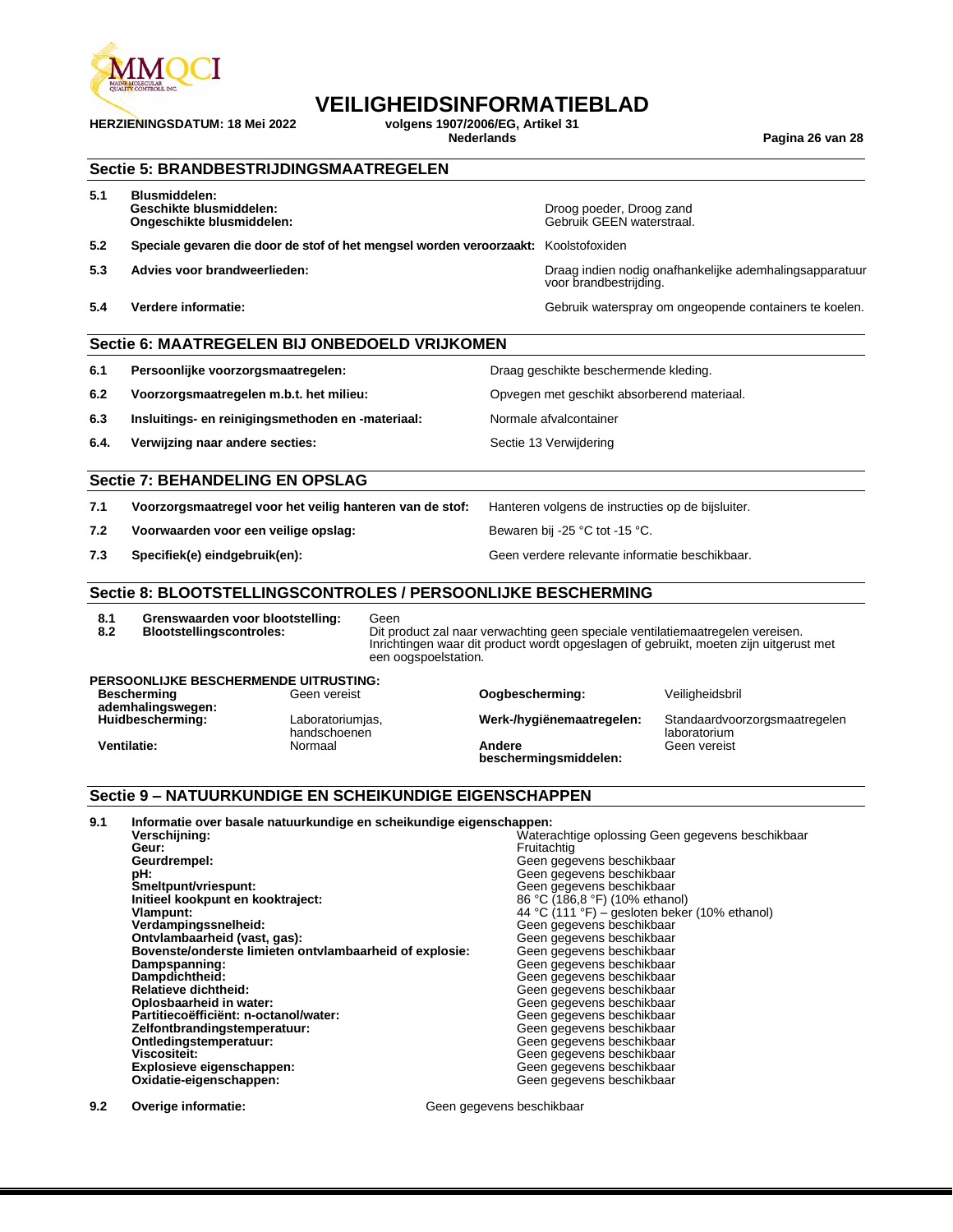

**HERZIENINGSDATUM: 18 Mei 2022 volgens 1907/2006/EG, Artikel 31**

### **VEILIGHEIDSINFORMATIEBLAD**

**Nederlands Pagina 27 van 28**

|      | Sectie 10 - STABILITEIT EN REACTIVITEIT                                      |                                                      |  |  |  |
|------|------------------------------------------------------------------------------|------------------------------------------------------|--|--|--|
| 10.1 | Reactiviteit:                                                                | Geen verdere relevante informatie beschikbaar.       |  |  |  |
| 10.2 | Chemische stabiliteit Thermische ontleding / te<br>vermijden omstandigheden: | Geen ontleding bij gebruik volgens de specificaties. |  |  |  |
| 10.3 | Mogelijkheid van gevaarlijke reacties:                                       | Geen gevaarlijke reacties bekend.                    |  |  |  |
| 10.4 | Te vermijden omstandigheden:                                                 | Geen verdere relevante informatie beschikbaar.       |  |  |  |
| 10.5 | Onverdraagzame stoffen:                                                      | Geen verdere relevante informatie beschikbaar.       |  |  |  |
| 10.6 | Gevaarlijke ontledingsproducten:                                             | Geen gevaarlijke ontledingsproducten bekend.         |  |  |  |
|      | $0 - 12 - 11$<br><b>TOVICOLOGICOUT INFORMATIE</b>                            |                                                      |  |  |  |

### **Sectie 11 – TOXICOLOGISCHE INFORMATIE**

| 11.1 | Informatie over toxicologische effecten:<br>Acute toxiciteit:                                                                                 | Gebaseerd op beschikbare gegevens wordt niet voldaan aan de classificatiecriteria.                                                                                                                                                                             |
|------|-----------------------------------------------------------------------------------------------------------------------------------------------|----------------------------------------------------------------------------------------------------------------------------------------------------------------------------------------------------------------------------------------------------------------|
| 11.2 | <b>Primair irriterend effect:</b><br>Huidcorrosie/-irritatie:<br>Ernstig oogletsel/-irritatie:<br>Prikkeling van de ademhalingswegen of huid: | Gebaseerd op beschikbare gegevens wordt niet voldaan aan de classificatiecriteria.<br>Gebaseerd op beschikbare gegevens wordt niet voldaan aan de classificatiecriteria.<br>Gebaseerd op beschikbare gegevens wordt niet voldaan aan de classificatiecriteria. |
| 11.3 | CMR-effecten (carcinogeniteit, mutageniteit en giftigheid voor de voortplanting):                                                             |                                                                                                                                                                                                                                                                |
|      | Mutageniciteit in geslachtscellen:<br>Carcinogeniciteit:<br>Reproductieve toxiciteit:                                                         | Gebaseerd op beschikbare gegevens wordt niet voldaan aan de classificatiecriteria.<br>Gebaseerd op beschikbare gegevens wordt niet voldaan aan de classificatiecriteria.<br>Gebaseerd op beschikbare gegevens wordt niet voldaan aan de classificatiecriteria. |
|      | STOT-eenmalige blootstelling:                                                                                                                 | Gebaseerd op beschikbare gegevens wordt niet voldaan aan de classificatiecriteria.                                                                                                                                                                             |

STOT-herhaaldelijke blootstelling: Gebaseerd op beschikbare gegevens wordt niet voldaan aan de classificatiecriteria. Gevaar bij inademing: Gebaseerd op beschikbare gegevens wordt niet voldaan aan de classificatiecriteria.

#### **Sectie 12 – ECOLOGISCHE INFORMATIE**

| 12.1 | Toxiciteit:<br><b>Aquatische toxiciteit:</b>                                                              | Wordt beschouwd als een stof met een lage toxiciteit voor in het water levende organismen.                                                                            |  |  |
|------|-----------------------------------------------------------------------------------------------------------|-----------------------------------------------------------------------------------------------------------------------------------------------------------------------|--|--|
| 12.2 | Persistentie en afbreekbaarheid:                                                                          | Snel biologisch afbreekbaar.                                                                                                                                          |  |  |
| 12.3 | <b>Bioaccumulatief potentieel:</b>                                                                        | Laag bioaccumulatief potentieel.                                                                                                                                      |  |  |
| 12.4 | Mobiliteit in de bodem:                                                                                   | In water oplosbaar, valt uiteen naar waterachtige fase. Verloren binnen korte tijd door<br>verdamping en oplossing. Wordt slecht geabsorbeerd in bodem en sedimenten. |  |  |
| 12.5 | Resultaten van PBT- en zPzB-beoordeling:<br>PBT:<br>Niet van toepassing.<br>zPzB:<br>Niet van toepassing. |                                                                                                                                                                       |  |  |
| 12.6 | Andere bijwerkingen:                                                                                      | Geen verdere relevante informatie beschikbaar.                                                                                                                        |  |  |

#### **Sectie 13: AANDACHTPUNTEN BIJ VERWIJDERING**

| 13.1 | Afvalverwerkingsmethoden:                                                  | Gooi ongebruikt product, gemorste stof en afval in de normale afvalcontainer.                                      |
|------|----------------------------------------------------------------------------|--------------------------------------------------------------------------------------------------------------------|
| 13.2 | Ongereinigde verpakkingen:<br>Aanbeveling:<br>Aanbevolen reinigingsmiddel: | Moet worden verwijderd met inachtneming van geldende voorschriften.<br>Water, indien nodig met reinigingsmiddelen. |